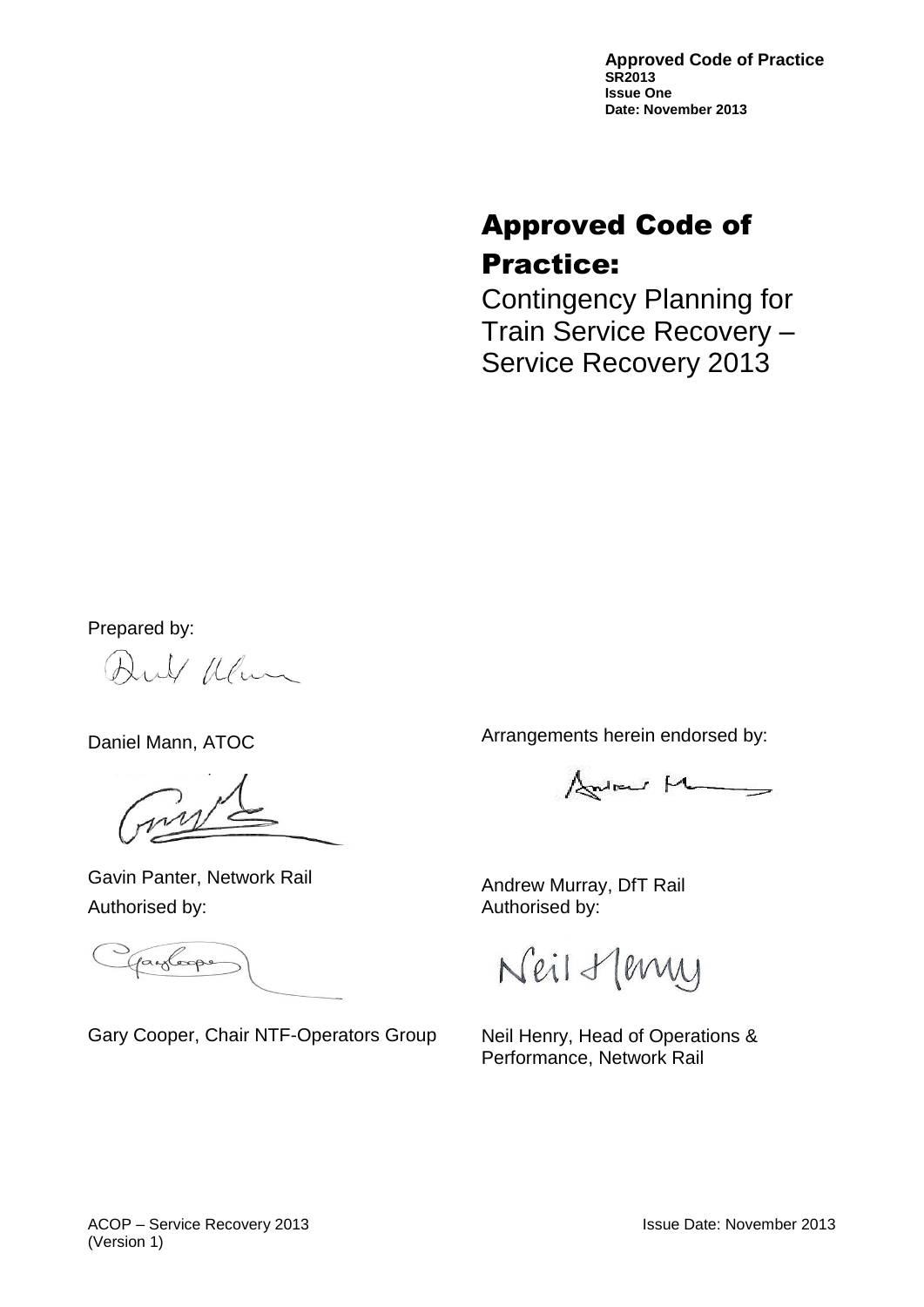# **Contents**

| <b>Section</b>    | <b>Description</b>                                                | Page           |
|-------------------|-------------------------------------------------------------------|----------------|
| Part A            |                                                                   |                |
|                   | <b>General Changes &amp; Additions</b>                            | 3              |
| Part B            |                                                                   |                |
| 1                 | Purpose                                                           | 5              |
| $\overline{2}$    | Scope                                                             | 5              |
| 3                 | Objective                                                         | 5              |
| 4                 | <b>Definitions and Glossary</b>                                   | $\overline{4}$ |
| 5                 | Principal Requirements - Train and Freight Operating<br>Companies | 9              |
| 6                 | Principal Requirements - Network Rail Routes                      | 11             |
| $\overline{7}$    | <b>Training Requirements</b>                                      | 14             |
| 8                 | DfT Rail Policy on Cancellations                                  | 15             |
| 9                 | <b>Review Arrangements</b>                                        | 17             |
| 10                | <b>ACOP Change Mechanism</b>                                      | 18             |
| <b>Appendices</b> |                                                                   |                |
| 1                 | Schematic Graph - Service Recovery Phase                          | 19             |
| $\overline{2}$    | <b>Guidelines for Service Restoration Estimates</b>               | 21             |
| 3                 | Flow Chart – Service Recovery Process                             | 23             |

- 4 Proforma Application to DfT Rail for Service Recovery 24 Dispensation
- 5 Dispensation for Cancellations Principal Requirements 25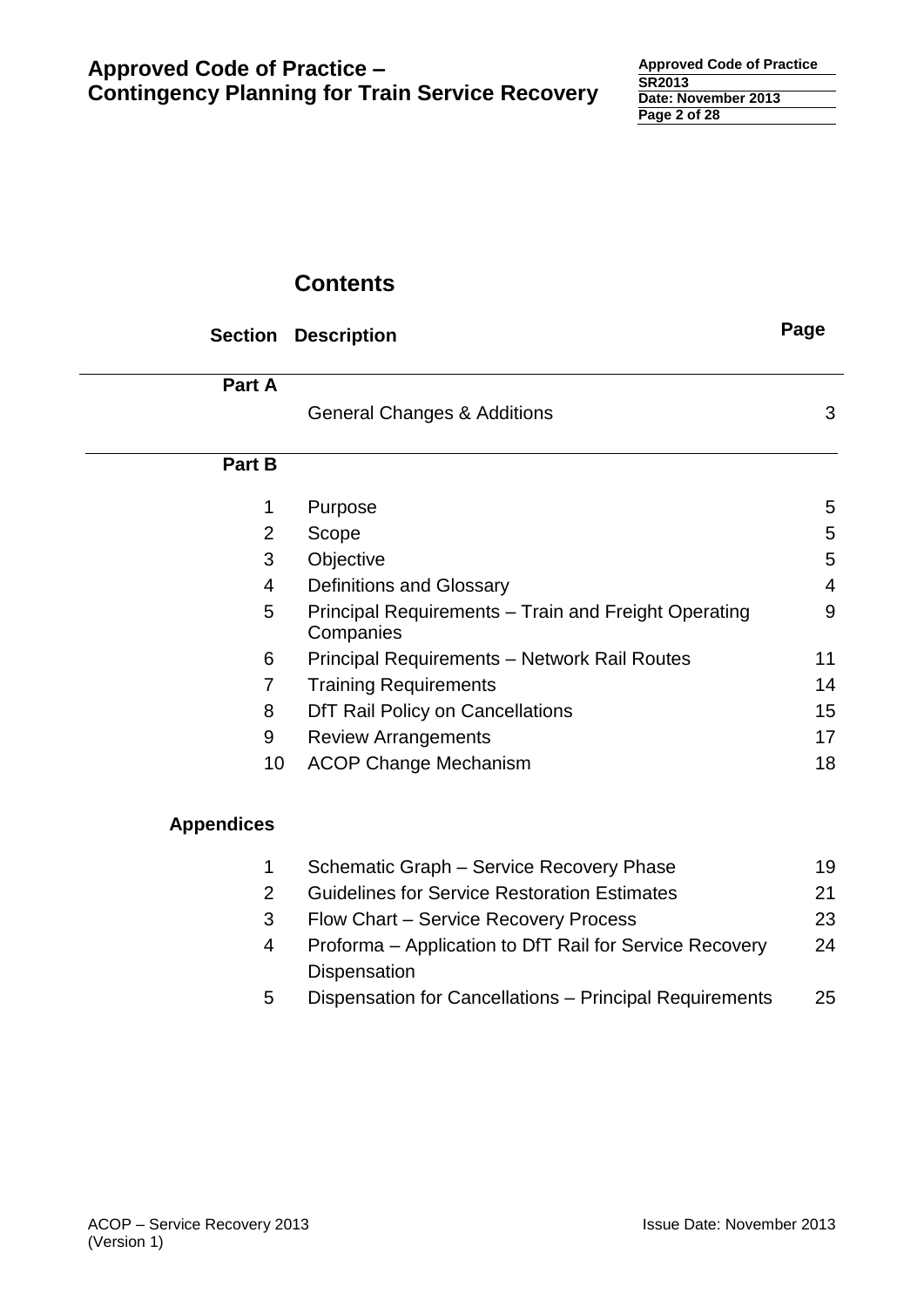# **Part A**

#### **This section identifies the main changes incorporated into the SR2013 ACOP.**

 The substantive changes in this document relative to the previous version (SR2009 Version 5) are:

**Revised dispensation Application form**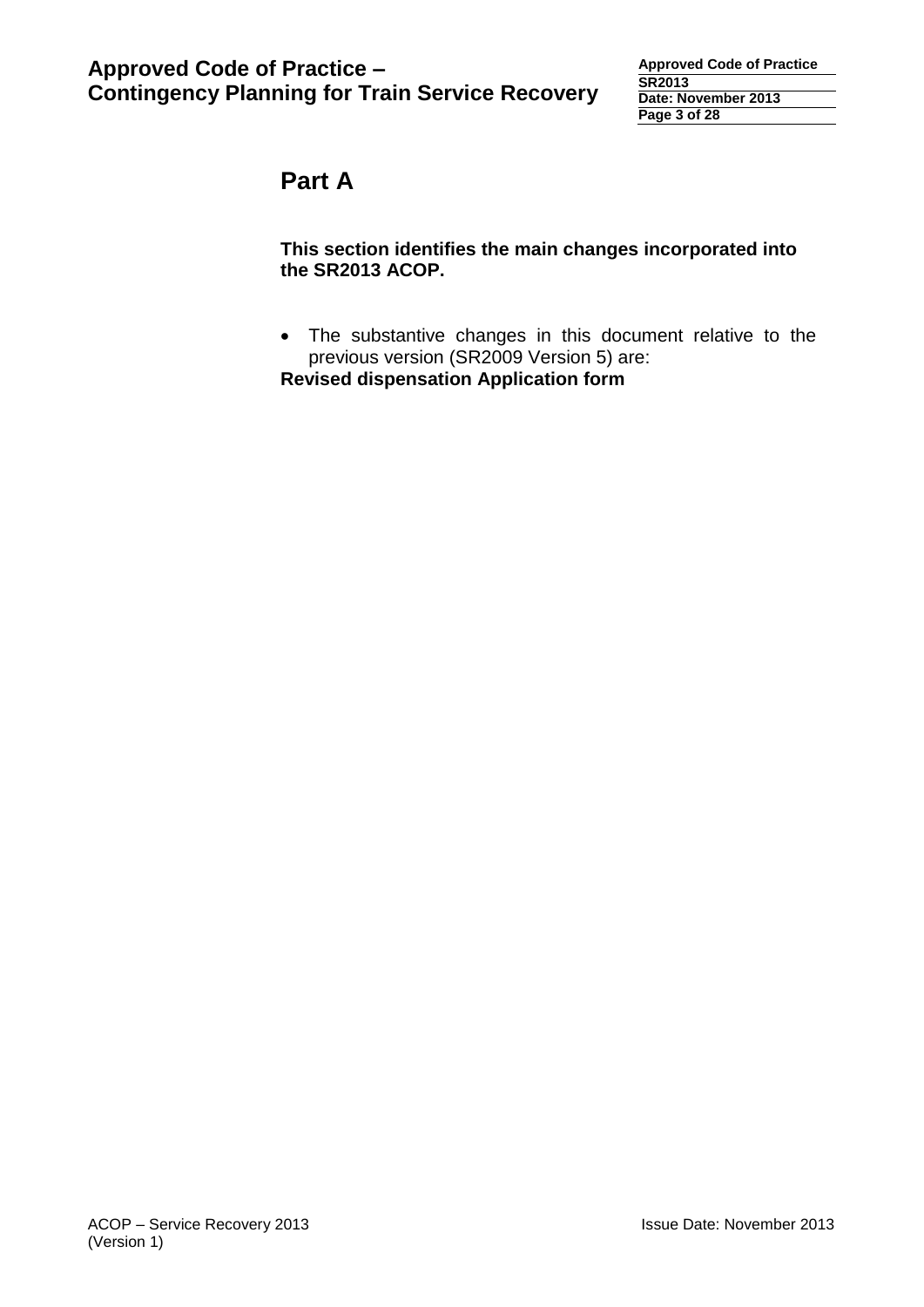# **Part B**

#### **1. Purpose**

The contents of this document are based on accepted best operations practice and provide the requirements for the creation and deployment of good train service recovery plans within the contingency arrangements applied by Network Rail and the operating companies. It also defines the managerial arrangements which must be implemented for authorised companies to be able to claim dispensation for Eligible Cancellations and the consequent capacity reductions from DfT Rail against contractual limits, and a statement of DfT Rail policy on cancellations.

#### **2. Scope**

This document applies to franchised passenger Train Operators authorised by DfT Rail, in conjunction with Open Access Operators, Freight Operators and Network Rail Routes. This ACOP should be read in conjunction with the "Service Disruption" provisions in the Network Code and Railway Operational Code (ROC), and does not amend or alter in any way the provisions contained in them.

#### **3. Objective**

To minimise overall disruption to passengers by providing a more balanced, integrated service and to return to normal timetable, or agreed degraded timetable, as quickly as practicable, in accordance with ORR ROC criteria.

#### **4. Definitions and Glossary**

#### **4.1 Capacity Reduction** or **Train Service Capacity Shortfall**

A reduction in capacity of rolling stock vehicles for the purposes of the Franchise Agreement Capacity Regime.

#### **4.2 Contingent Operation**

The phase following a disruptive event or events when timetabled operation is:

(a) in an initial disrupted state prior to managerial intervention, or

(b) replaced by the agreed Contingency Plans, which may include an agreed degraded timetable.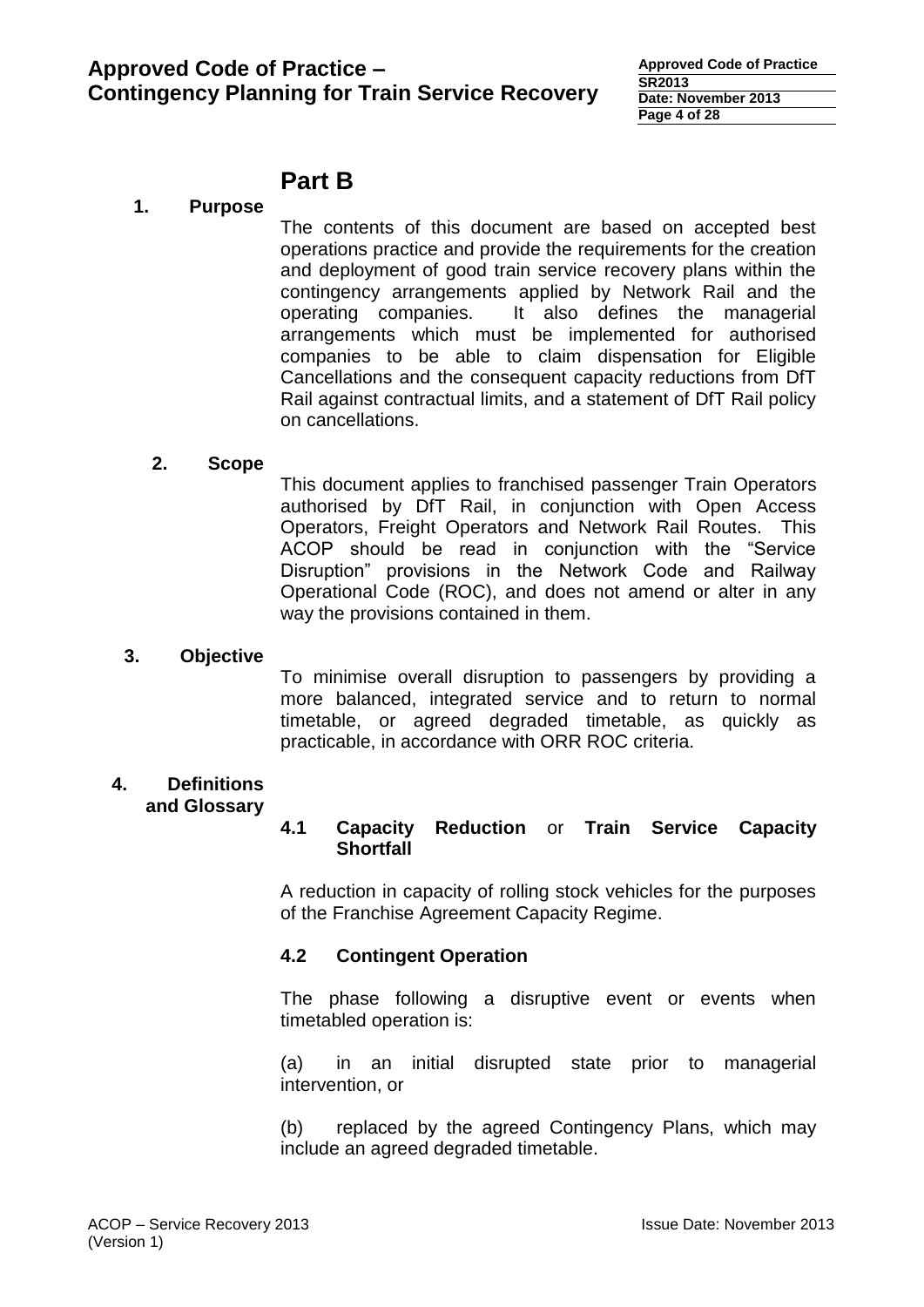## **4.3 Contingency Plan**

An agreed documented plan produced by a FOC/TOC, or Network Rail Route, which describes the actions to be taken and the managerial arrangements which will apply when an event, or events, disrupt normal timetabled operation. Such plans will cover strategic aims and objectives, service priorities, and discrete elements for Restricted Access/Contingent Operation and Service Recovery phases.

## **4.4 Eligible Cancellations**

4.4.1 Eligible Cancellations are deemed to include the following:

- (a) full cancellations
- (b) partial cancellations (start forward or terminate short)
- (c) missed stops and other deviations from scheduled calling points
- (d) diversions from booked route.

which have been occasioned by a restriction of access to the track by a disruptive event or events, irrespective of root cause or fault attribution under the Network Code.

4.4.2 Where a line blockage has been caused by a train failure, the treatment of the Culprit Train and its return working is not normally deemed to give rise to an Eligible Cancellation. However, in certain circumstances such as the failure of the single train working a branch line, the impact of a Culprit Train may be substantially mitigated within the Contingency Plan, which, once implemented, shall permit any further cancellations arising from the Culprit Train to be Eligible Cancellations. Similarly, when a Culprit Train working or back working is substantially covered by other services, by re-timing, special station stops or diversion as part of an agreed Contingency Plan, this shall permit the Culprit Train cancellation and/or its back working to be an Eligible Cancellation.

4.4.3 Such Contingency Plans will, in all cases where a Train Operator wishes to rely upon the existence of such Contingency Plans for the purposes of dispensation for Eligible Cancellations or capacity reductions, be agreed by the relevant Train Operator in advance with both Network Rail and the Franchise Manager at DfT Rail, and reviewed on a regular basis to ensure their continued applicability.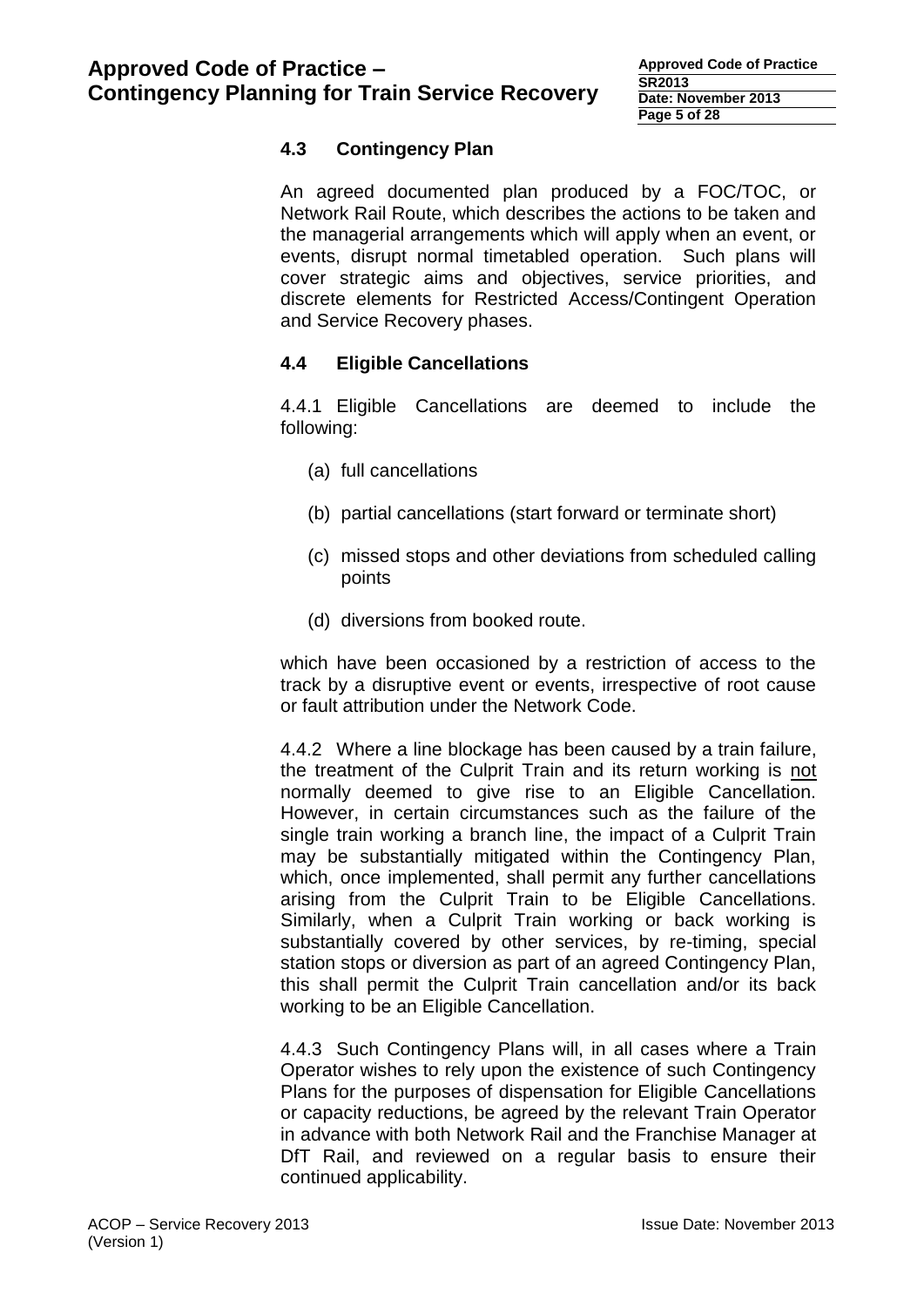**Approved Code of Practice SR2013 Date: November 2013 Page 6 of 28**

4.4.4 In this section 4.4, "Culprit Train" means a failed train giving rise to disruption or potential disruption.

#### **4.5 Robust Estimate**

This is a realistic estimate, based on all the information available to the Infrastructure Controller, and may be considered by Train Operators as a deliverable time for Infrastructure Available.

## **4.6 FOC**

Freight Operating Company/ Freight Access Party

#### **4.7 Franchise Agreement Cancellation Regime Franchise Agreement Capacity Regime**

The terms, in a TOC Franchise Agreement, which enforce standards of reliability, and train capacity provision on TOCs through a progressive regime of call-in, breach and default, for failure in excess of defined limits.

#### **4.8 Infrastructure Available**

The time at which the infrastructure for normal timetabled operation is restored to use and available, following a disruptive event or events.

**Note:** Infrastructure Available describes full access being available to operate the published timetable and this may include minor restrictions, e.g. TSRs, crossovers clipped etc. where these do not prevent the timetabled service being operated within a normal punctuality range. Restoration of significantly degraded infrastructure should not be described as Infrastructure Available**.**

#### **4.9 Full Timetable Restored** or **FTR**

An operational state, which may be denoted by a time (following a disruptive event, or events) when train service operation has been restored to the normal planned timetable.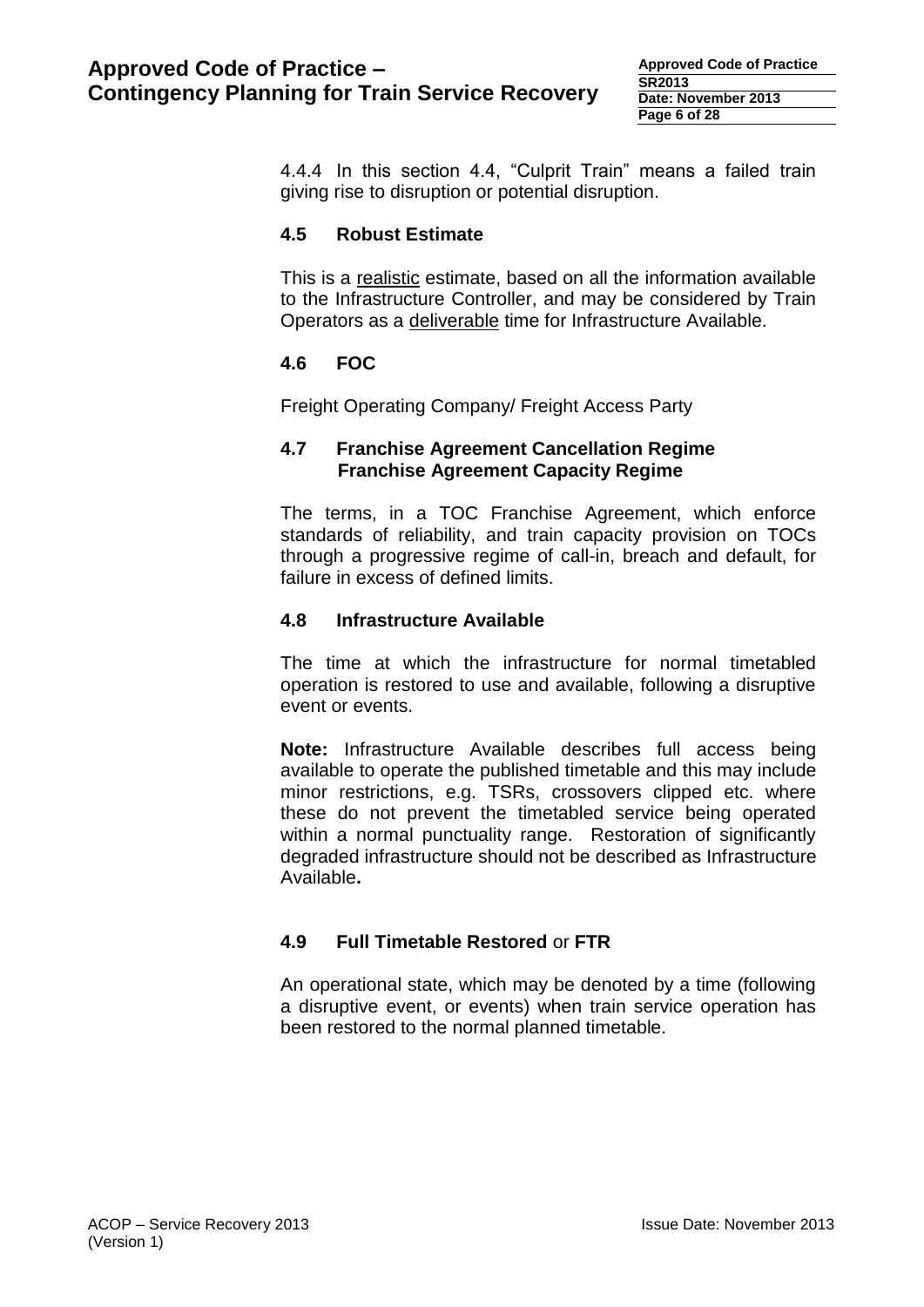## **4.10 Preliminary Estimate**

This is an advisory estimate, based upon information from the site of a disruptive event, provided to Train Operators by the Infrastructure Manager, and which may be considered by Train Operators only as guidance as to when normal infrastructure may be available.

#### **4.11 Restricted Access**

An operational state in which the normal, timetabled access for train services to the infrastructure cannot be provided due to a disruptive event, or events.

#### **4.12 SR 2013**

Where used describes the full provisions of this ACOP.

#### **4.13 (Train) Service Recovery**

The process by which normal timetabled operation is restored, or an agreed degraded timetable is implemented and operated, following a disruptive event, or events. A schematic diagram illustrating the discrete phases of operation is shown as Appendix 1. A flow chart of the key steps of the process is shown as Appendix 3.

#### **4.14 Service Recovery Commencement Time** or **SRCT**

The time recorded by the Network Rail Route Control Manager (in an official control log and the free-form field within the relevant TRUST incident) at which an initial dialogue takes place with affected Train Operators following a disruptive event or events. Such dialogue, which, depending on the duration of the incident may be the first of a series, will discuss incident impact, agree contingent operation and discuss preliminary estimates for Infrastructure Available. The decision making needs to be as collaborative and consensual as possible in accordance with ORR ROC Criteria.

#### **4.15 TOC**

Passenger Train Operating Company, whether franchised or open access.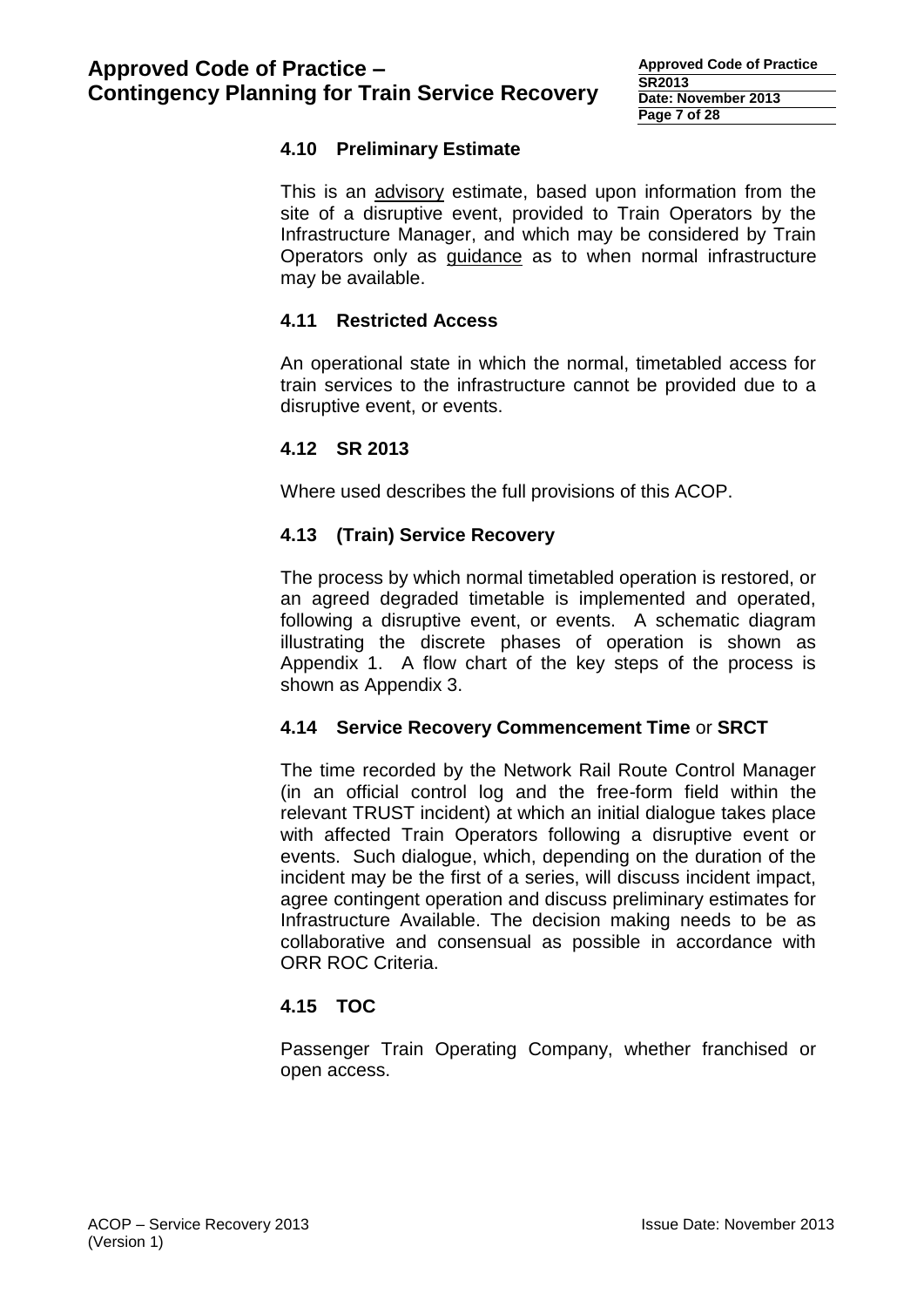## **4.16 DfT Rail**

The Department for Transport, acting through its Rail Group. Functions attributed to DfT Rail under this ACOP may be undertaken instead, or in parallel, by other organisations, which may include Transport Scotland, Welsh Government, TfL, or a PTE.

## **4.17 The Railway Operational Code and its Objective**

The Objective of the ROC is to sustain and, where necessary, restore expeditiously the operation of services in accordance with the Working Timetable in a manner consistent with the ORR ROC Criteria, having regard to:

- (a) the needs of passengers and freight customers;
- (b) the interests of safety and security; and
- (c) the efficient and economical operation of the network and of trains operating on it.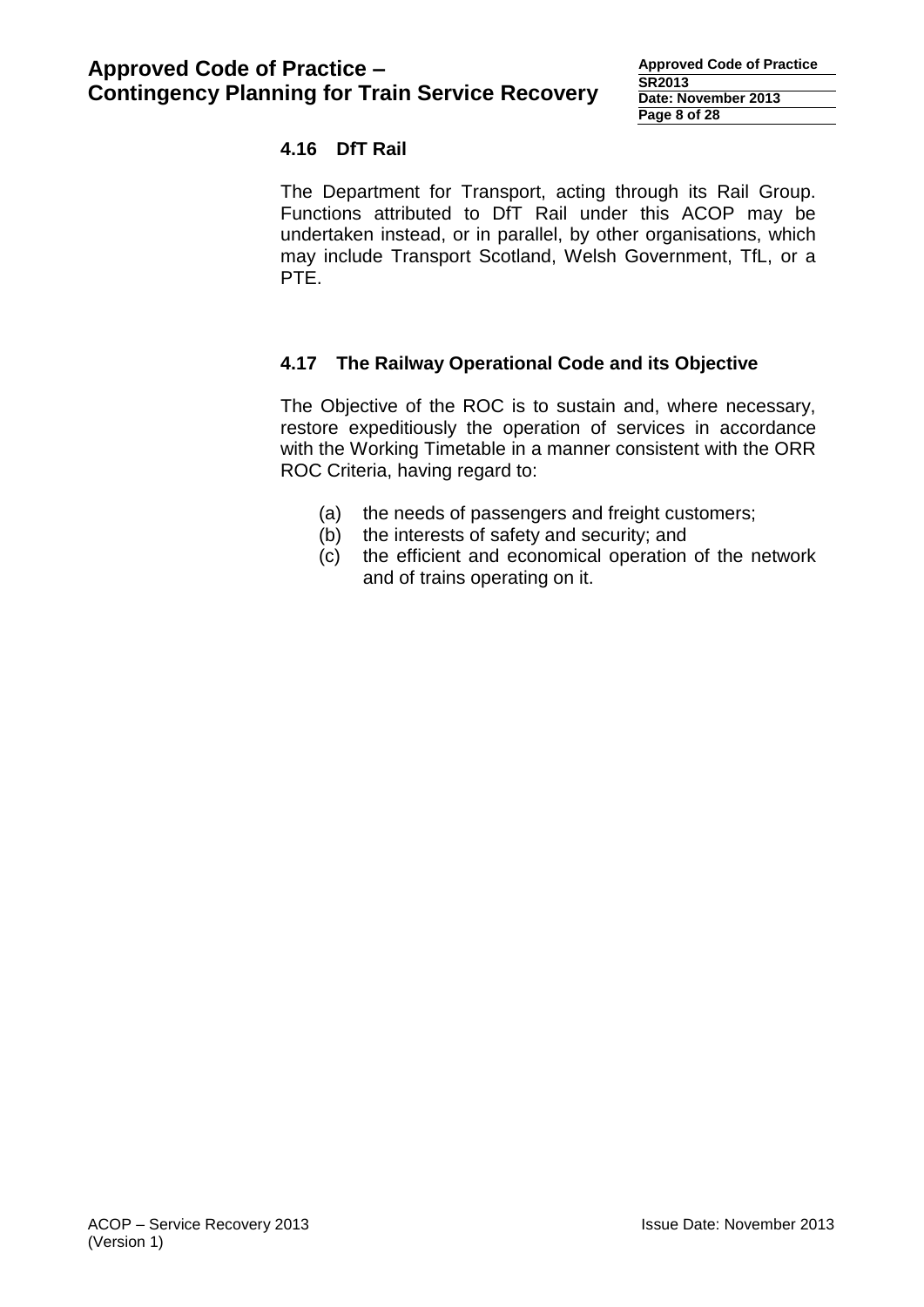**Approved Code of Practice SR2013 Date: November 2013 Page 9 of 28**

**5. Principal Requirements – Train and Freight Operating Companies**

## **5.1 Documentation**

TOCs (and to the extent that these arrangements are relevant – FOCs) must have in place Contingency Plans which describe the operational arrangements to be implemented when disruptive events occur. These plans must meet the Railway Operational Code requirements, and shall include, inter alia the following criteria:-

5.1.1 embrace the foreseeable range of potentially disruptive events, across the TOC/FOC service geography.

5.1.2 be reviewed and updated at least every timetable change, and on every other occasion when circumstances significantly change the nature, substance, or operability of the plan. TOCs should consider and discuss any changes that may affect route and traction knowledge of traincrews in their delivery of agreed contingency plans. Consideration should also take into account the number of traincrews with the required knowledge that may have changed, or will change, since the previous review and hence adversely affect the robustness of delivery of the contingency plans.

5.1.3 be endorsed or agreed by the Infrastructure Manager and, if appropriate, in accordance with section 4.4.2, by DfT.

5.1.4 provide a comprehensive interface to Contingency Plans prepared by Network Rail Routes and TOCs/FOCs operating over the same routes or adjacent routes which have an interface.

5.1.5 contain a discrete Train Service Recovery plan, identifying the actions to be taken during the Service Recovery phase. This plan will also detail the TOC/FOC process for applying the stipulations of this ACOP, and the interfaces with other companies and authorities which it prescribes.

5.1.6 describe the general arrangements for customer support, including the provision of information, which will be implemented for those customers most severely affected or disadvantaged by the application of the service recovery principles described in this ACOP.

#### **5.2 Procedures**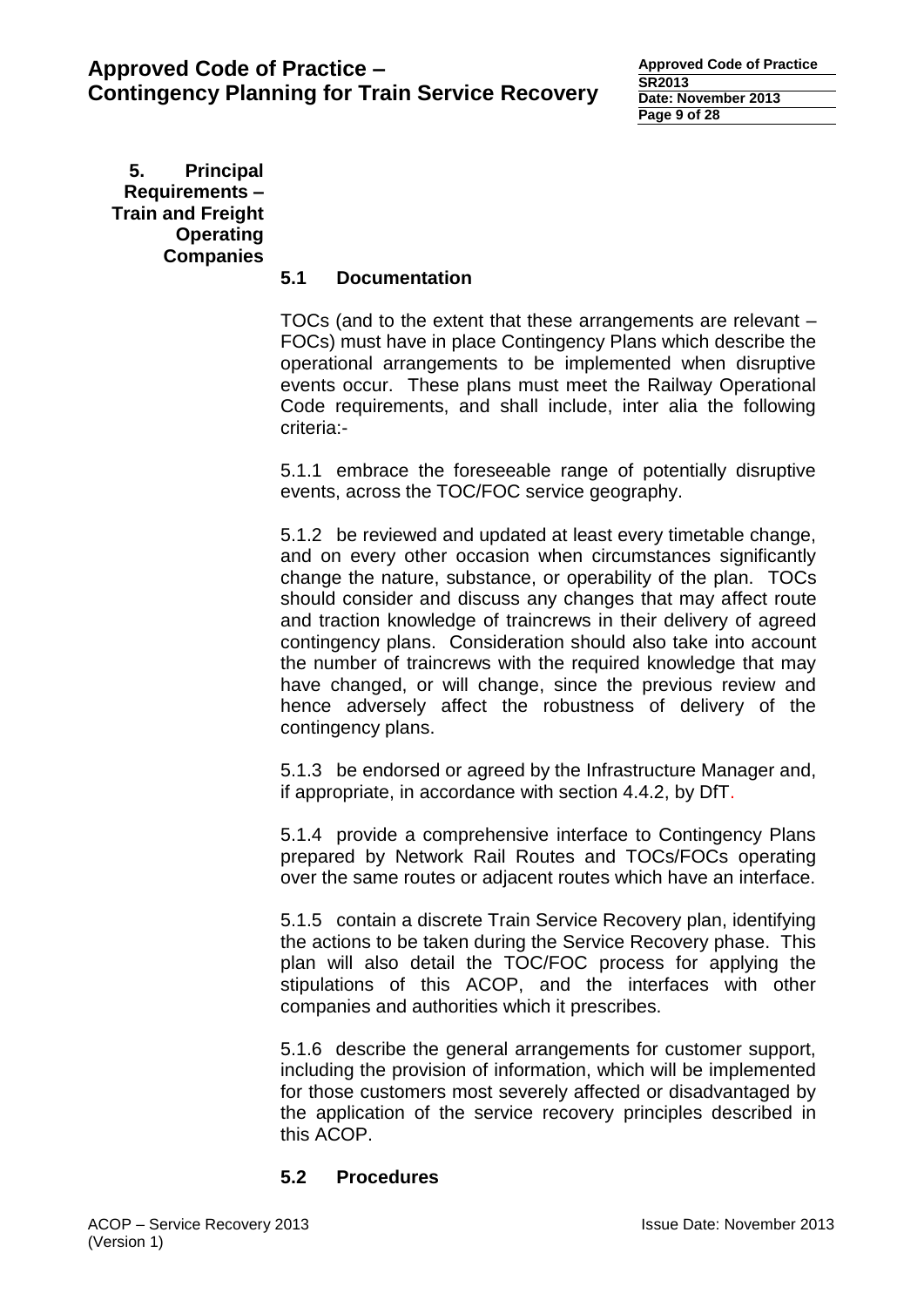The TOCs/FOCs will devise comprehensive procedures for implementing train service recovery following a disruptive event, or events. These procedures will as a minimum provide for:-

5.2.1 participation in multi party or "one-on-one" telephone conferences/dialogue, over the duration of the incident, called by the Network Rail Route. This will include:

- the nature and scope of Contingent Operation
- discussion on the service restoration estimates
- determination of the most expeditious and effective industry Service Recovery response

A minimum requirement is for telephone conferences or dialogue at the level of Control Office, but higher level telephone conferences may be required, determined by the scale of the disruptive event(s), and the complexity of recovery. An agreed escalation process should exist to facilitate this where required. A record of the conference/dialogue should be made.

5.2.2 pre-determined cooperation and collaboration protocols with adjacent TOCs and FOCs (which explicitly outline the commercial considerations and priorities of all operators), to minimise the overall impact of the recovery process on all customers, and optimise the use of available capacity.

5.2.3 identification of patterns of train service and customer needs which balance the often conflicting requirements for speed of recovery, and the need to manage service interval, peak period loadings, extended passenger journey times, overcrowding etc. and the impact on freight business customers.

5.2.4 establishing a clear understanding by key control office personnel of agreed Contingency Plans (including Service Recovery principles). Such understanding must explicitly cover the phase of Contingent Operation, and the relationships between Service Recovery Commencement Times, Infrastructure Available and Full Timetable Restored times. Consequently such understanding must be underpinned by competence assessment and verification.

5.2.5 the keeping of comprehensive records including copies of the Network Rail control log or Integrated Control Centre joint log (see section 6.2.4) which will provide an audit trail demonstrating how decisions taken have influenced service provision and capacity, and which services were cancelled to expedite recovery. These details may be required by DfT Rail to support dispensation from the Franchise Agreement Cancellation Regime or Franchise Agreement Capacity Regime.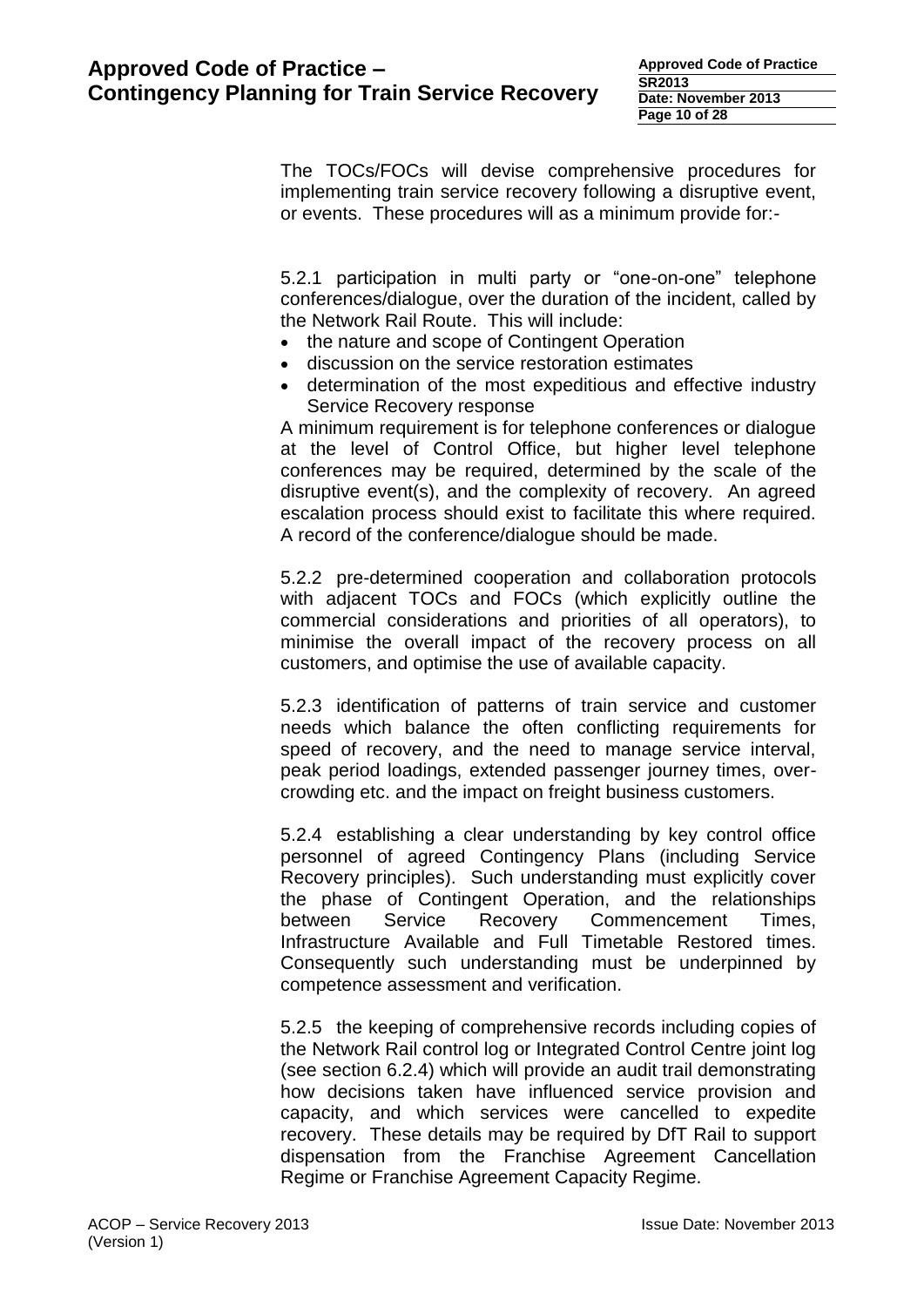**Approved Code of Practice SR2013 Date: November 2013 Page 11 of 28**

**6. Principal Requirements – Network Rail Routes** 

## **6.1 Documentation**

The Network Rail Routes will have in place Contingency Plans which describe the Route strategy and arrangements for responding to incidents and events which disrupt, or may disrupt, train services. Such plans will set out how train services will be managed during an incident, and how these will be consulted with affected Train Operators and other Network Rail Routes. They will provide guidance on how capacity is to be allocated equitably and to minimise disruption, where the incident has forced temporary closure, damage to, or restrictions on, the running line infrastructure – Restricted Access plans. They will also contain details of the Service Recovery arrangements which will be invoked. These plans must meet the ROC requirements, including inter alia, the following criteria:

6.1.1 embrace the foreseeable range of potentially disruptive events across the Route infrastructure, and provide feasible operational guidelines for train services covering these eventualities.

6.1.2 be reviewed and updated at least every timetable change, on every occasion when material infrastructure changes take place, or when other circumstances significantly change the nature, substance or operability of the plan

6.1.3 be endorsed or agreed where appropriate with affected TOCs and FOCs.

6.1.4 provide a comprehensive interface to the Contingency Plans operated by TOCs/FOCs operating over the same routes or adjacent routes which have an interface.

6.1.5 contain a discrete Service Recovery plan, identifying the actions to be taken during the Service Recovery phase. Service Recovery arrangements will, predominantly, be implemented by TOCs and FOCs, but the Route has a significant responsibility, through its Control Office, for instigating and coordinating recovery, and for encouraging as speedy a return to normal working as is consistent with the parties' safety obligations and commensurate with their commercial objectives together with the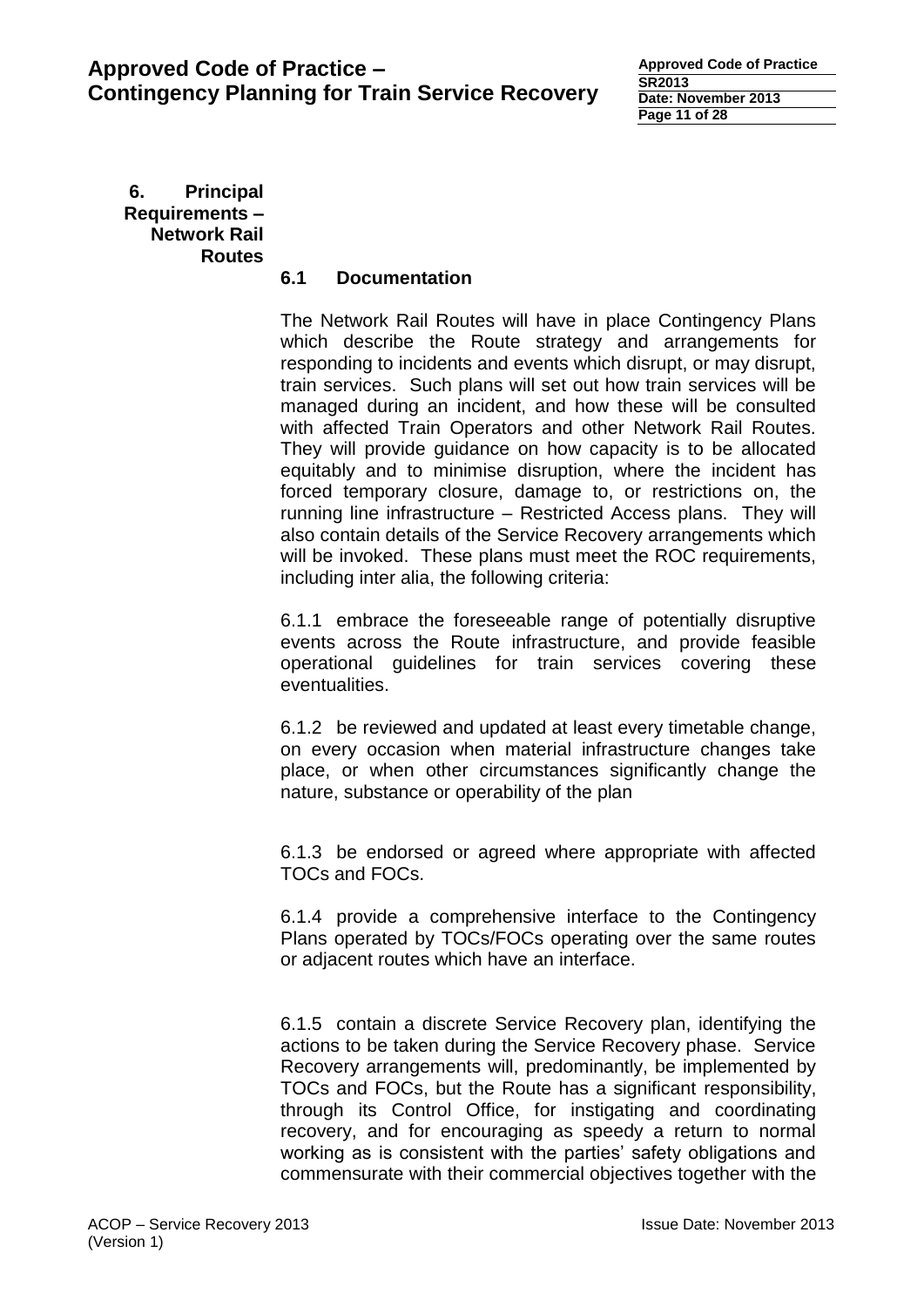aims and objectives of this ACOP.

#### **6.2 Procedures**

The Route Contingency Plan will include comprehensive procedures for Contingent Operation and effecting train service recovery following a disruptive event, or events. These procedures will, as a minimum, provide for:

6.2.1 telephone conferences/dialogue with Train Operators, sponsored and arranged by the Network Rail Route Control Manager, or nominated deputy, at which the plans will be discussed and agreed between all parties, including adjacent Train Operators or Network Rail Routes which may be affected. The initial telephone conference/dialogue will determine the early phases of Contingent Operation and the time at which this telephone conference/ dialogue takes place will be deemed to be the Service Recovery Commencement Time. Telephone conferences/dialogue will take place at various times through the duration of the event and also at more senior levels in the organisations depending on the scale of the event, and complexity of recovery, or if the parties have failed to agree on a recovery strategy. A record of the conference/dialogue should be made.

**Note:** The Service Recovery Commencement Time defines the point at which Contingent Operation and Service Recovery strategies are first discussed and agreed and without this no cancellations or capacity reductions will be considered eligible for dispensation.

6.2.2 regular updating from incident site of progress toward normal working. A nominated individual will be solely responsible for providing estimates to the Route Control Manager in Control (or their nominated deputy), and the importance of regular updating with reliable estimates will be emphasised. The process by which the nominated individual will provide estimates is contained in Appendix 2.

6.2.3 establishing a clear understanding by key Control Office personnel of agreed Contingency Plans (including Service Recovery principles). Such understanding must explicitly cover the phases of Contingent Operation, and the relationships between Service Recovery Commencement Time, Infrastructure Available and Full Timetable Restored times. Consequently such understanding must be underpinned by competence assessment and verification.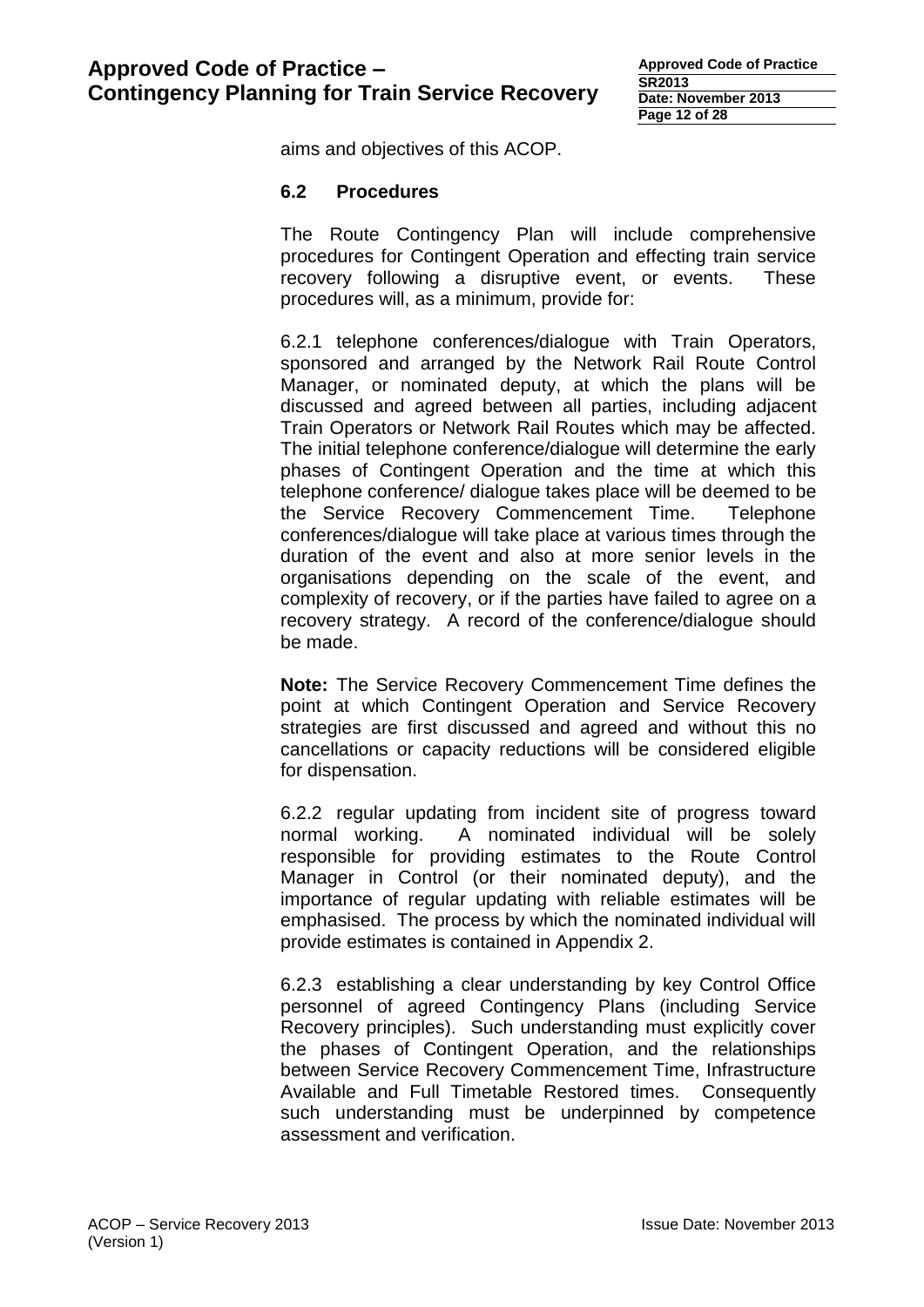| <b>Approved Code of Practice</b> |  |  |  |  |  |
|----------------------------------|--|--|--|--|--|
| <b>SR2013</b>                    |  |  |  |  |  |
| Date: November 2013              |  |  |  |  |  |
| Page 13 of 28                    |  |  |  |  |  |

6.2.4 comprehensive and consistent record keeping in an official control log, to evidence:-

- (a) declaration of SRCT and recording in the free form field of the relevant TRUST incident;
- (b) key conference decisions ;
- (c) the time at which they were taken and enacted;
- (d) liaison with Train Operators;
- (e) the response of Train Operators;
- (f) progress towards normal working, and
- (g) the time at which the TRUST Incident Number
	- (T.I.N.) or Service Recovery phase was closed.

During the Service Recovery phase, the Route Control should also record information on service interval achieved on the route(s), overcrowding and train service capacity shortfalls where advised by the Train Operator, details of cooperation between Train Operators, and any perverse behaviour by Train Operators which compromises Service Recovery, which does not actively seek to minimise overall delay to train services, or fails to maximise customer benefit.

6.2.5 a post-recovery review (using existing meetings structures, pre-determined investigation thresholds and formalised procedures wherever possible) between participating Companies to consider outcomes, successes (or otherwise), incident profile charts and learning points, both for future occasions, and to feed back into the Network Rail and/or TOC/FOC plans. For major events a copy of the documented outcomes of the review must be submitted to by the relevant TOC to DfT Rail.

6.2.6 In certain circumstances, dispensation under SR2013 may be granted post-event to TOCs for train service capacity shortfalls, where due to circumstances during the Service Recovery incident it was not possible to log all instances of train service capacity shortfall. This will be particularly relevant for instances of train service capacity shortfall that do not cause delay or cancellation and consequently no Trust Delay Incident **(TDI)** for Service Recovery exists, or where the magnitude of trains being below capacity due to a disruptive event overwhelms the TOC Control's capability to maintain the desired log in real time. For the purposes of enabling the relevant TOC to supply evidence to the DfT regarding the occurrence of the event in question for the purposes of a dispensation claim, Network Rail Routes should, if requested by a TOC and if Network Rail has not already made a sufficient record of the occurrence, make such a record, which may be by: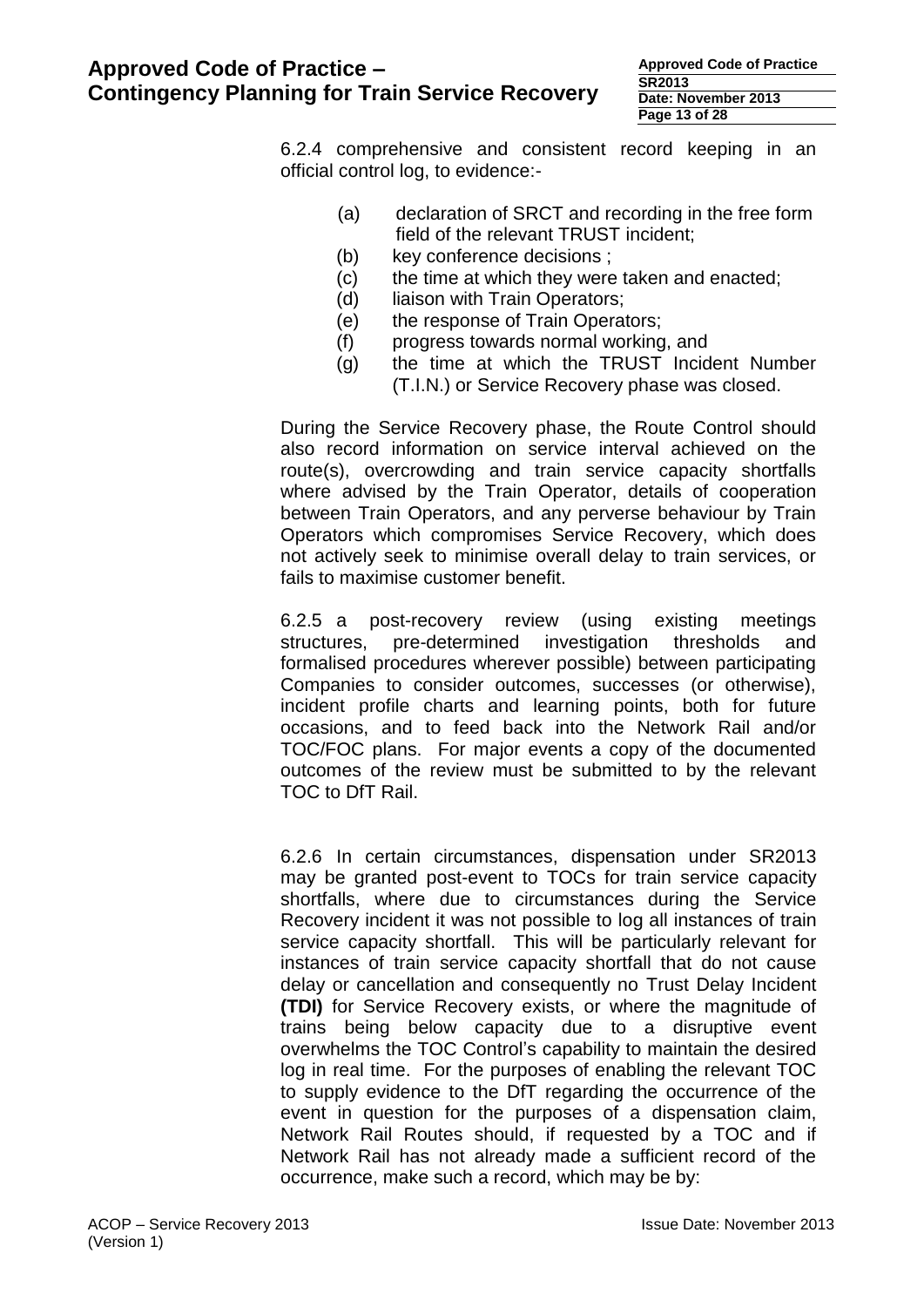| <b>Approved Code of Practice</b> |  |  |  |  |
|----------------------------------|--|--|--|--|
| <b>SR2013</b>                    |  |  |  |  |
| Date: November 2013              |  |  |  |  |
| Page 14 of 28                    |  |  |  |  |

- (a) creating a blank TDI detailing the SRCT and Full Timetable Restored (FTR) of the train service capacity shortfall event, or
- (b) if a TDI exists, adding to the TDI text a SRCT/FTR time to reflect the closure of SR2013 for train service capacity shortfalls if this is required or is different from SRCT/FTR for the incident, or
- (c) creating an incident in CCIL (Train Service Alterations / Delay) and completing the SRCT page as appropriate including the Train Company details.

#### **Note:**

- CCIL is the Control Centre Integrated Log which is the standard incident logging tool used by all Network Rail control offices.
- Evidence for the dispensation claim which may be required by DfT Rail under section 8 may include log items (which, where the TOC enjoys browser access to the log, may be copied direct), genius records and/or controllers' written instructions or voice tapes. The requirement for evidence reflects the potential magnitude of trains affected by train service capacity shortfall benchmarks during perturbed working and the need for an audit trail for the SR2013.
- **7. Training & Competence Requirements**

7.1 DfT Rail approval for TOCs to discount cancellations and capacity reductions, incurred following a disruptive event, or events, as part of an agreed Service Recovery plan, is not given lightly, and it is a prerequisite of such approval that the Contingency Plans and Service Recovery plans are applied in a consistent and disciplined way.

7.2 Control Office Duty Managers, and their senior staff, will need to be familiar with, and if necessary trained in, the requirements for Service Recovery.

7.3 Service Recovery 2013 requirements need to be included in Controller competence assessments.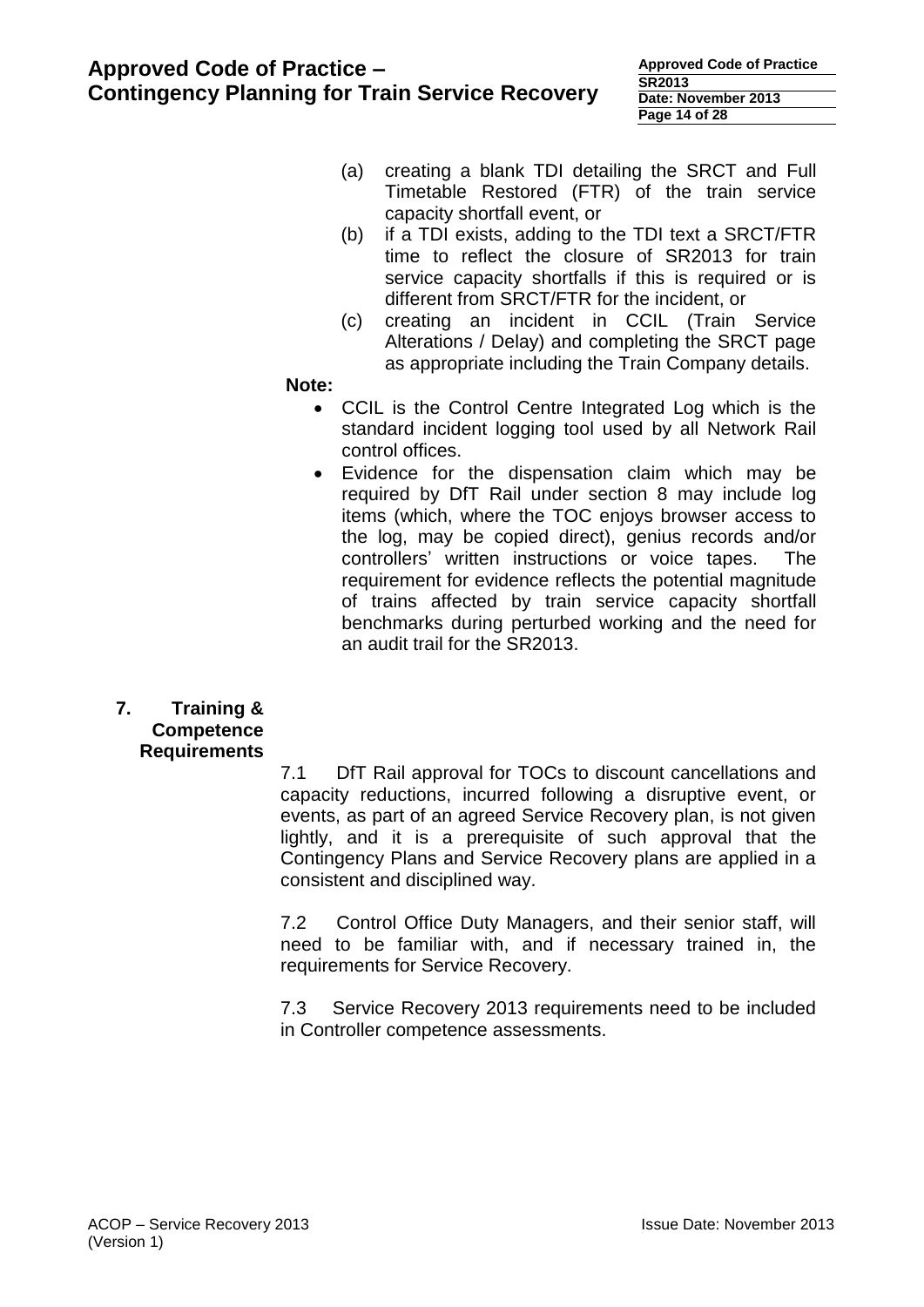**Approved Code of Practice SR2013 Date: November 2013 Page 15 of 28**

**8. DfT Rail Policy on Cancellations & Capacity Reductions**

8.1 It is recognised that the enforcement provisions in the Franchise Agreement Cancellation Regime can be an inducement to TOCs to continue to run trains late, with consequent adverse effects on other services. Failure to cancel late running trains or to operate to Service Recovery principles to restore planned working as quickly as possible is driven by the TOC desire to avoid exceeding the period thresholds which can lead to call-in by DfT Rail or breach of Franchise Agreement.

8.2 The enforcement provisions in the Franchise Agreement Capacity Regime relating to Service Recovery dispensation are intended to provide for circumstances which may arise during, or immediately following, a Service Recovery event, and not for ongoing train service capacity shortfalls occasioned by trains out of service for prolonged repairs. Accordingly:

8.2.1 in such circumstances the TOC would be expected to agree with DfT Rail alterations to what is treated as the "Plan of the Day" under its Franchise Agreement for the necessary duration, in order to mitigate impact within the Franchise Agreement Capacity Regime; and

8.2.2 in this context, the reference to alterations to what is treated as the "Plan of the Day" is only relevant to the relationship between the TOC and DfT Rail under the Franchise Agreement and does not affect the relationship between Network Rail and the TOC as regards control arrangements under the ROC and, without limitation, the provisions for operational readiness statements under paragraph 8 of the ROC's control arrangements section.

8.3 Whilst it is not DfT Rail policy to discontinue the enforcement regime, DfT Rail recognises that the enforcement regime can lead to perverse behaviours and is prepared to waive its rights under the Agreements in circumstances where, in accordance with the provisions within this ACOP:-

8.3.1 access to the track has been denied by a blockage and trains have been cancelled in response to the disruptive event or events to contain the impact on overall service provision;

**and**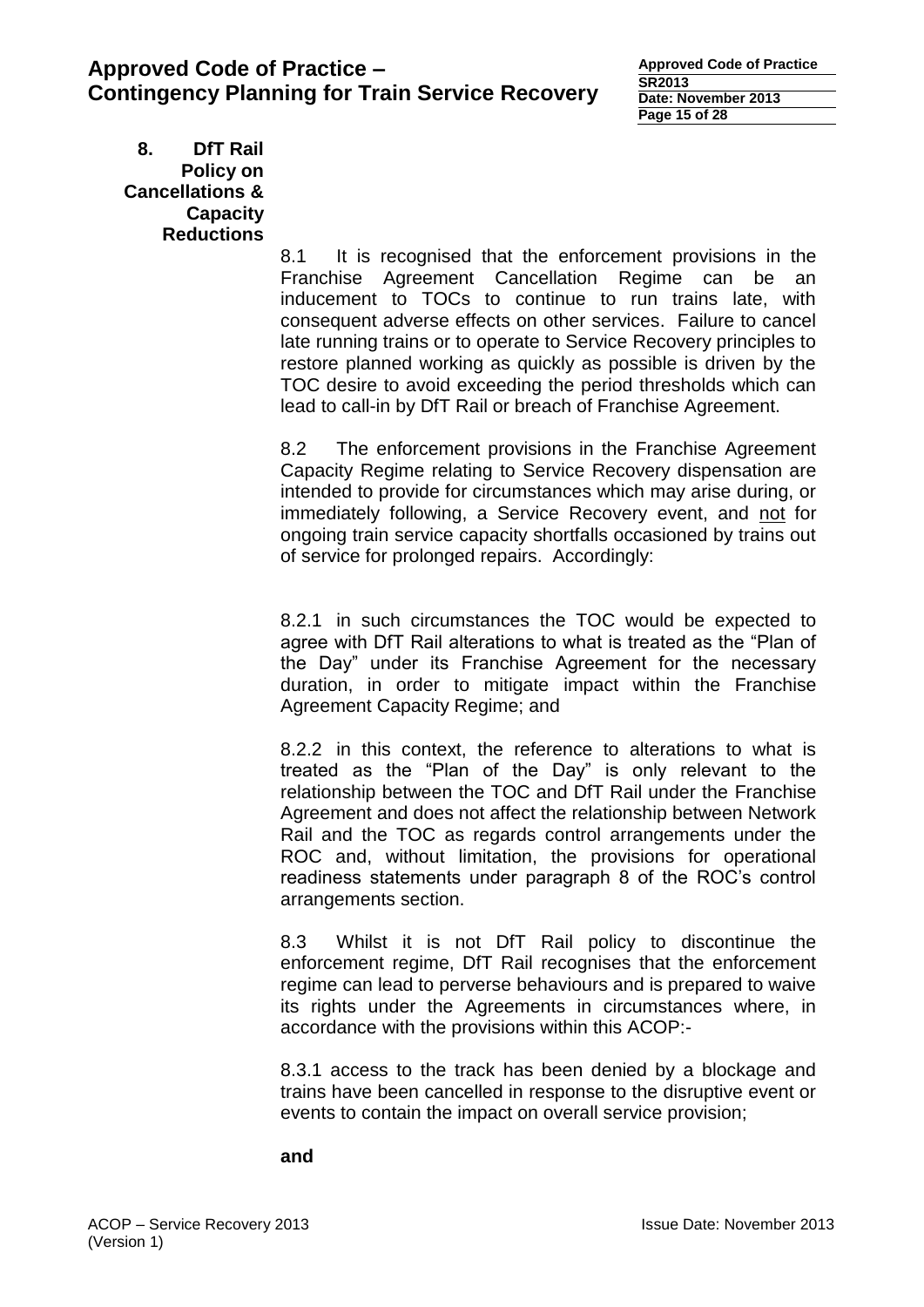**Approved Code of Practice SR2013 Date: November 2013 Page 16 of 28**

8.3.2 the agreed Contingency Plans of TOCs and Routes have been deployed to provide the best possible level of service provision during the disruptive event, or events.

8.4 Subject to the above, the phases of an incident when Eligible Cancellations may be claimed are listed in Clause. 8.8.

8.5 In return for this concession within the Agreements, DfT Rail requires commitment from TOCs, FOCs and Routes to:

8.5.1 Fully implement the provisions of this ACOP in respect of the operational principles of Service Recovery;

8.5.2 Maintain agreed Contingency Plans between the parties;

8.5.3 Train and assess as competent Control Office staff in the operation of SR 2013;

8.5.4 Record SRCTs in control logs and the free-form fields of relevant TRUST incidents; and

8.5.5 Maintain such records as are, from time to time, required by DfT Rail to demonstrate the effective operation of SR2013.

8.6 Additionally TOCs must:

8.6.1 Notify DfT Rail currently of major events;

8.6.2 Return, on a 4-weekly basis, a statement of total cancellations, cancellations and (where appropriate) capacity reductions, as a result of the application of this SR2013 ACOP. The format of this return, Appendix 4, and any supporting documentation, will be agreed with DfT Rail, and should, as far as possible, minimise administration for the respective parties;

8.6.3 Send control logs to DfT Rail on request.

8.7 TOCs must continue to report cancellations and train service capacity shortfalls in the agreed manner where Service Recovery arrangements have not been invoked, including Force Majeure events.

8.8 It is recognised that DfT Rail policy on cancellations will significantly increase the volume of cancellations deemed eligible for dispensation, in that these will include those incurred: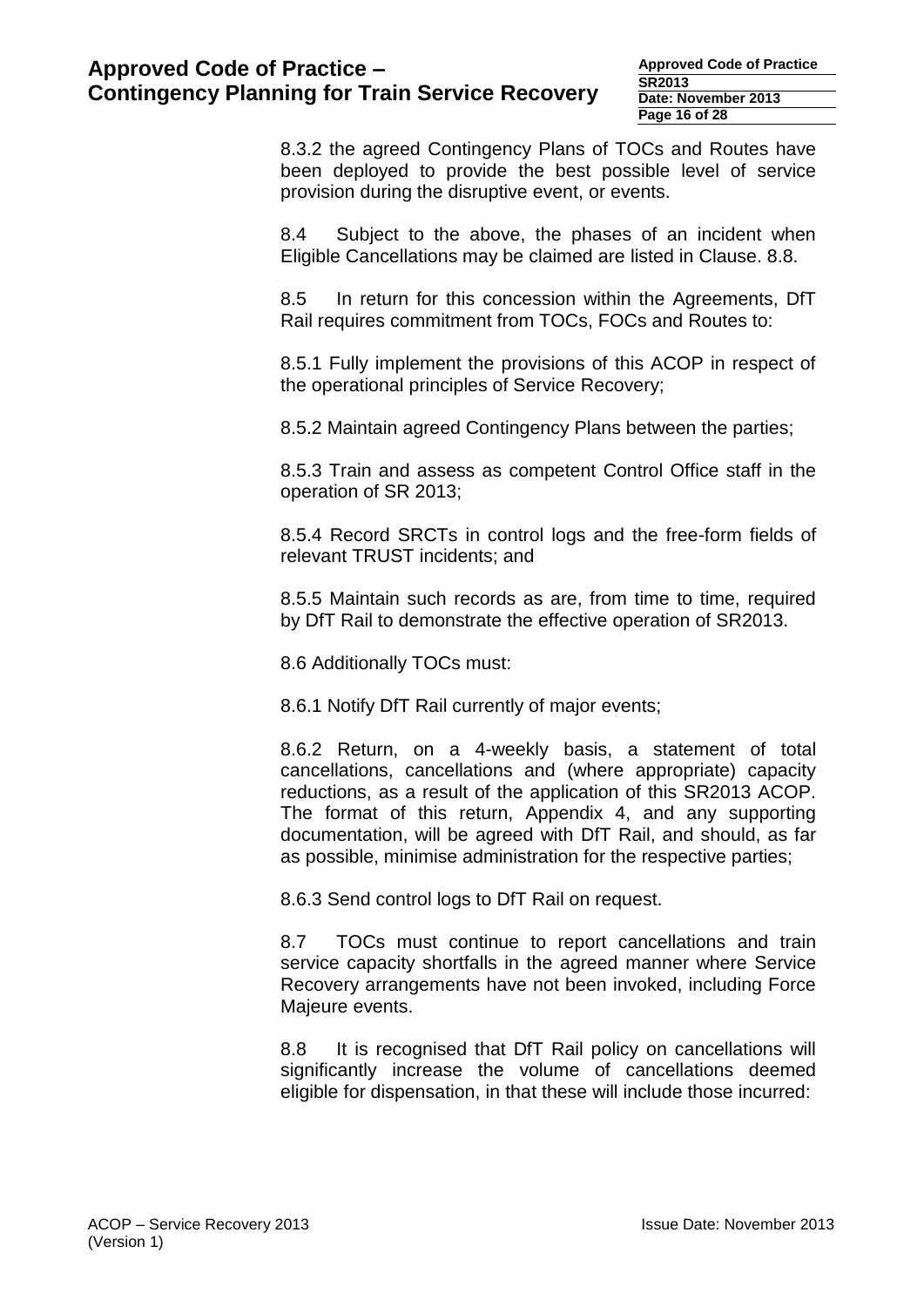**Approved Code of Practice SR2013 Date: November 2013 Page 17 of 28**

8.8.1 as a result of the initial disrupted state following an incident;

8.8.2 moving from a disrupted state to a contingent (documented and pre-planned) timetable;

8.8.3 during the period of operation of the contingent timetable;

8.8.4 moving from a contingent timetable to normal service; and

8.8.5 moving from a disrupted state to normal service.

8.9 DfT Rail will monitor the number of cancellations and instances of capacity reduction reported by TOCs to ensure that no abuse of the concessions is taking place. It will continue to waive its rights provided that Train Operators and Routes maintain the commitments specified in Clause 8.5 and there is no unexplained or unjustified increase in overall volume of cancellations. When claims for dispensation are declined, DfT Rail will give a full explanation and reasons to the TOC concerned.

8.10 DfT Rail may undertake additional detailed assessments where it considers this necessary.

8.11 DfT Rail policy on cancellations and capacity reductions seeks to maintain consistent and national implementation of Service Recovery 2013. The provisions are being incorporated into TOC Franchise Agreements as these are renewed, and also incorporated within the Network Code.

# **9. Review**

#### **Arrangements**

9.1 The effectiveness of the operation of Service Recovery 2013 shall be kept under review through the following arrangements;

9.1.1 Through the Joint Performance Review processes established between Network Rail Routes and the franchised TOCs.

9.1.2 Through a national biennial review process discharged via the National Task Force – Operators' Group.

9.1.3 Through a periodic audit, review or self assessment process, jointly sponsored and supported by Network Rail and the franchised TOCs which will ensure proper and effective working of Service Recovery 2013 within the companies.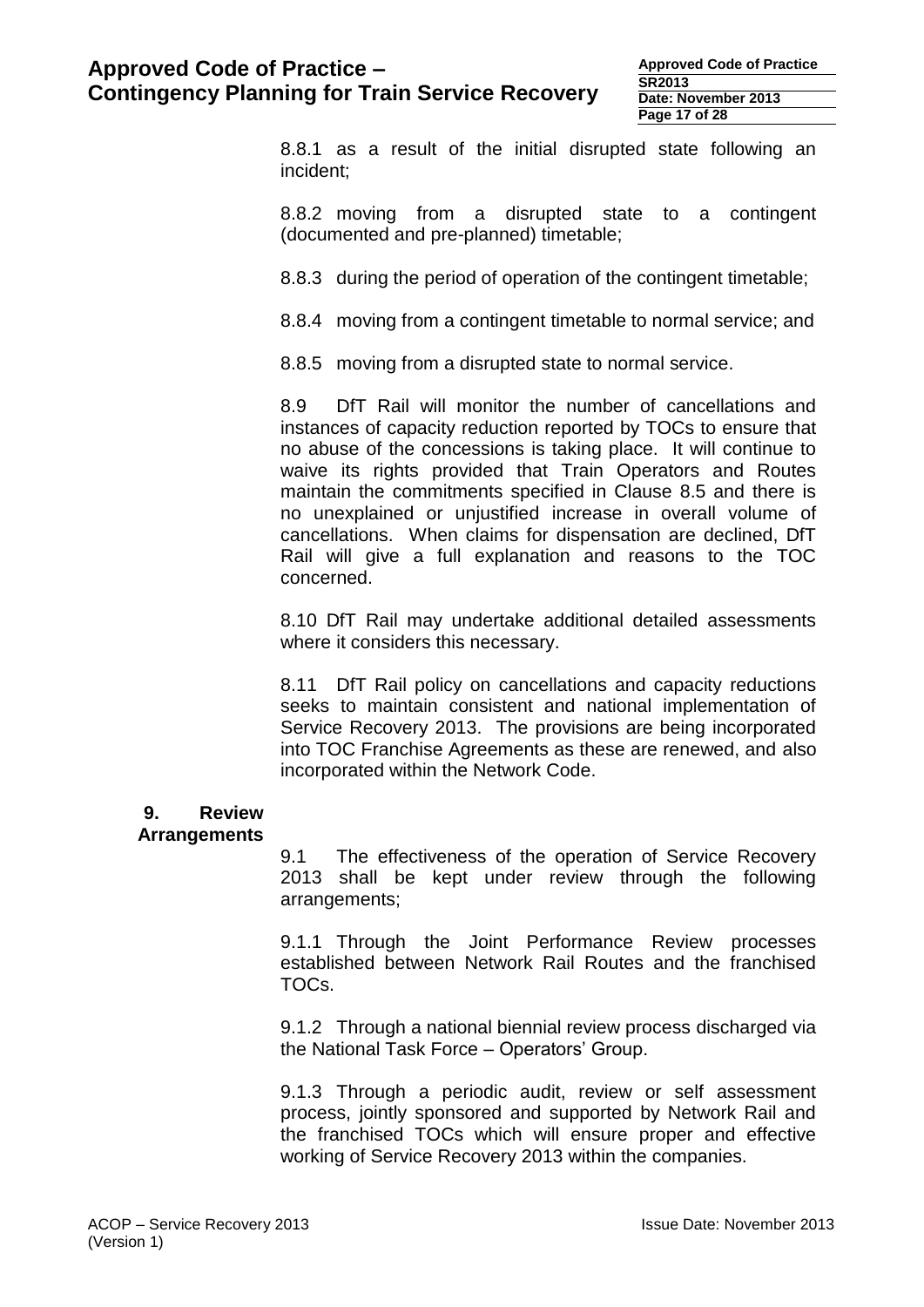#### **10. ACOP Change Mechanism**

10.1 If Network Rail, DfT Rail, a franchised TOC or Freight Operating Company identifies a need for a variation of an existing, or inclusion of a new requirement to this ACOP, to better fulfil the Objective of the Railway Operational Code, then that party shall

10.1.1 submit a written proposal to the National Task Force – Operators Group; and

10.2.2 state clearly in the proposal the change proposed and the reason for it.

10.2 National Task Force – Operators' Group shall:-

10.2.1 ensure the proposal is advised to its membership;

10.2.2 review and debate the proposal;

10.2.3 either approve or reject the proposal;

10.2.4 if the proposal is rejected, notify the applicant of the reason why;

10.2.5 if the proposal is approved, identify implementation arrangements, including a timescale for doing so; and

10.2.6 submit the proposal, and the minuted approval of NTF-OG, to ATOC Operations Council for endorsement.

10.3 Following ATOC Operations Council endorsement of a change to the ACOP, ATOC shall issue a revised ACOP to the industry, and notify the implementation date for that revision.

10.4 The provisions contained within Section 8 of this ACOP relating to the requirements and processes for submissions to DfT Rail are excluded from the scope of this change procedure, unless and insofar as DfT Rail have concurred in this.

~~~~~~~~~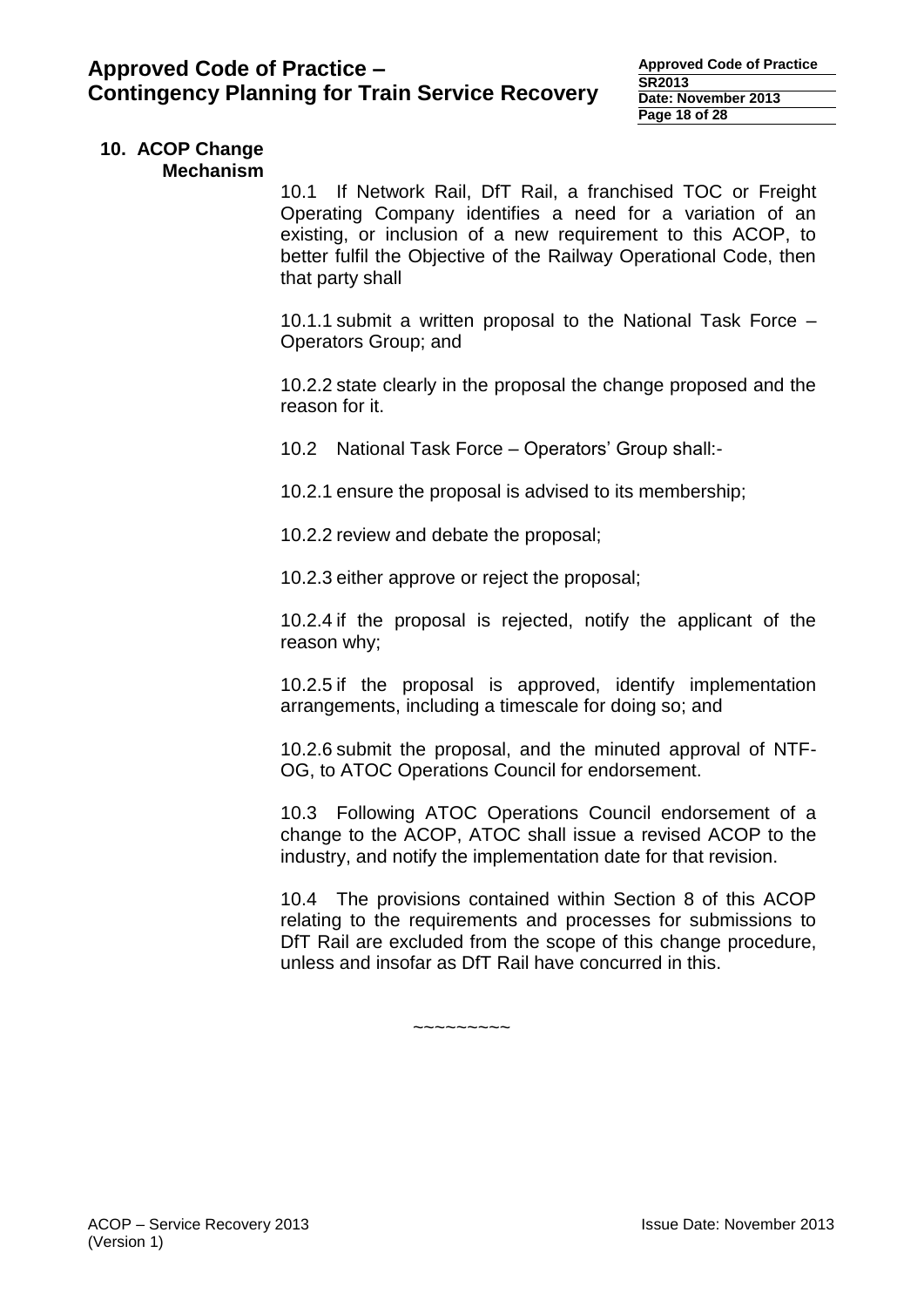**Approved Code of Practice SR2013 Date November 2013 Page 19 of 28**

**Appendix 1**



# **Managed versus Organic Service Recovery**

# **Service Recovery**

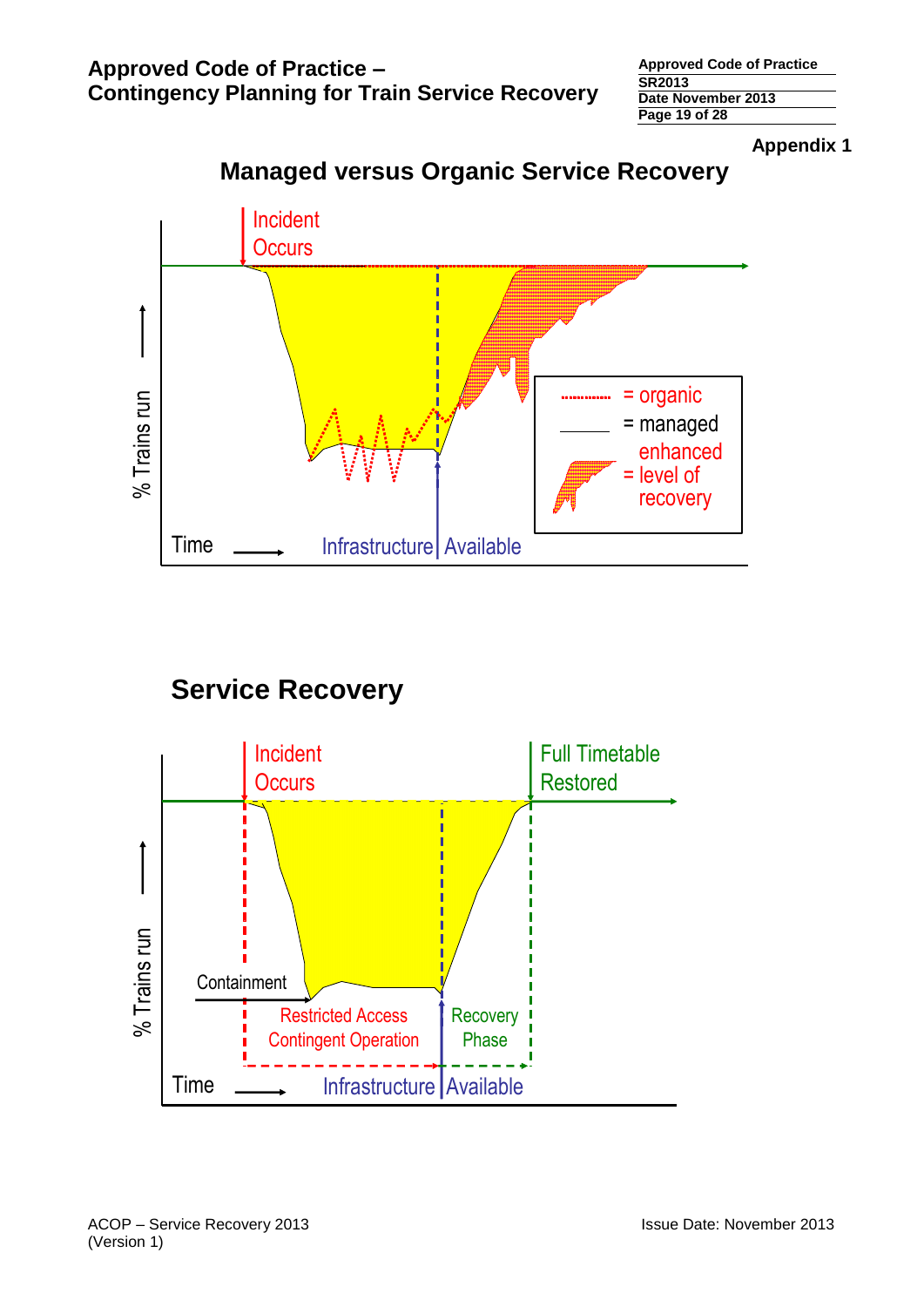# % Trains run Incident Infrastructure **Occurs** Full Timetable Restored Available Time **Steady** state **Contract Contract Contract Contract Contract Contract Contract Contract Contract Contract Contract Contract Contract Contract Contract Contract Contract Contract Contract Contract Contract Contract Contract Contract** Cancellations Initial Conference/ dialogue Discuss Impact Agree Contingent Operation **Discuss Preliminary Estimate**  Arrange further Conferences / dialogue as necessary Declare SRCT

# **Service Recovery Key Events**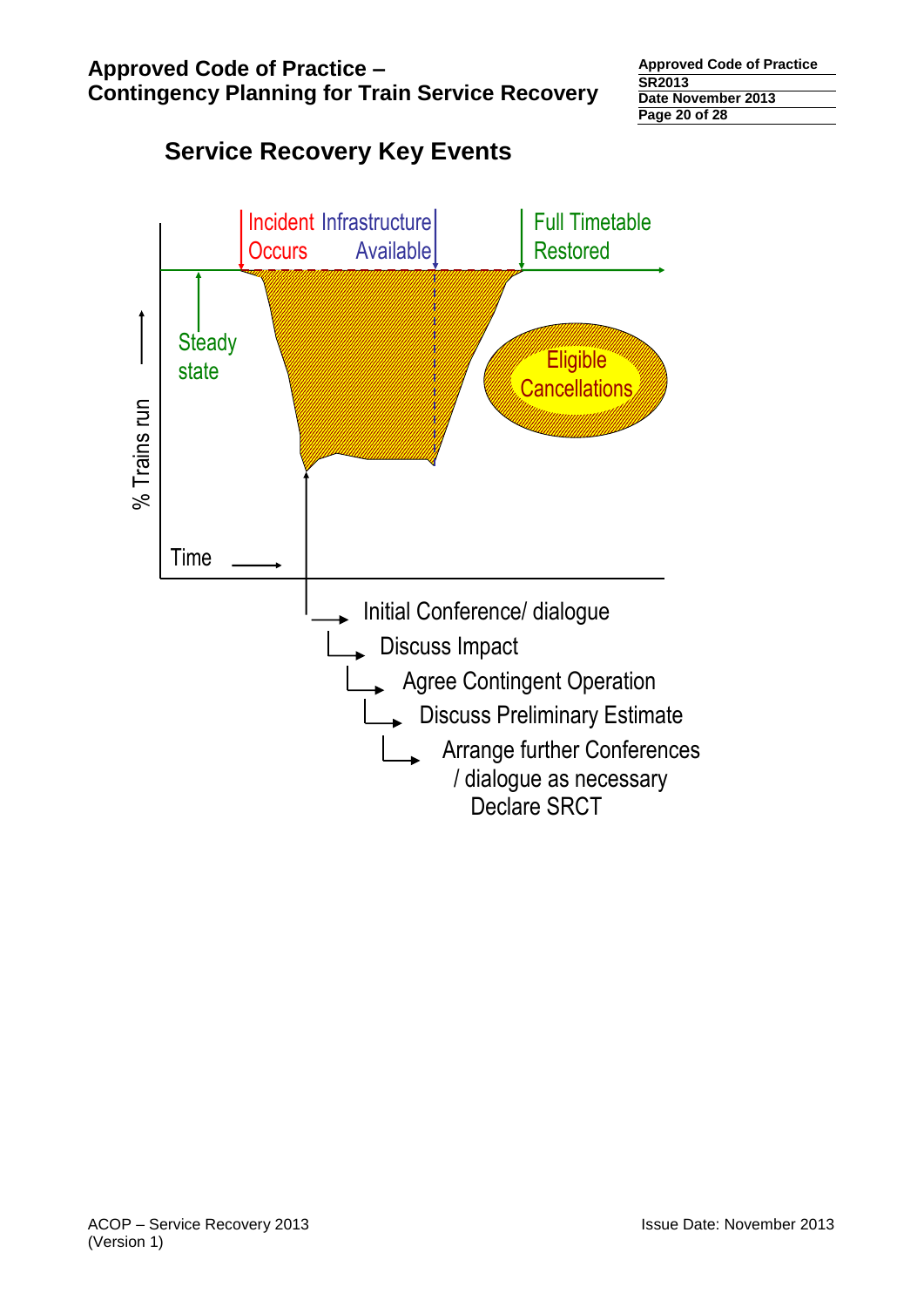## **Appendix 2**

# **Guidelines for Nominated Individuals in Providing Service Restoration Estimate**

The off-site management of an incident and the ability of the relevant Control staff to resume train services effectively, is dependent upon accurate and concise information from the site of an incident.

The nominated individual on site will establish a communications link with the Control Office managing the incident and may well be required to participate in the service recovery conferences organised by the Control.

The importance of Robust Estimates is crucial for implementing agreed Contingency Plans and service recovery measures. It is imperative that over-optimistic estimates are not made.

When making the initial and subsequent assessments of what line or lines are available or when the line or lines will be clear for normal running the nominated individual should in conjunction with Control consider the following aspects:-

- Details of the route which is available, if any
- What alternatives are viable, including:
	- i) Diversionary routes available
	- ii) Single line working or working to and from the point of obstruction
	- iii) Temporary Block Working
	- iv) Other local means of transport i.e Buses, LUL etc
- What assistance is needed on site to improve the rectification of the incident, including forward planning needs?
- The implications for other stakeholders, for example cessation of any planned maintenance work, railway tenants and adjacent businesses, airports, ferry terminals etc.

You must ensure that a plan or process is in place to rectify or repair the failure or fault.

In conjunction with your information the Control will initially seek to stabilise the service around a reduced frequency or changed pattern which may include using a Contingency Plan, if appropriate to the circumstances and :

 Identify the patterns of train service and customer needs which balance any conflicting requirements for fast recovery, with the need to manage service interval, extended passenger journey times, long distance journeys and other customers.

It is the nominated individual's responsibility to provide regular updates from the incident site which include the level of recovery achieved, progress towards normal working,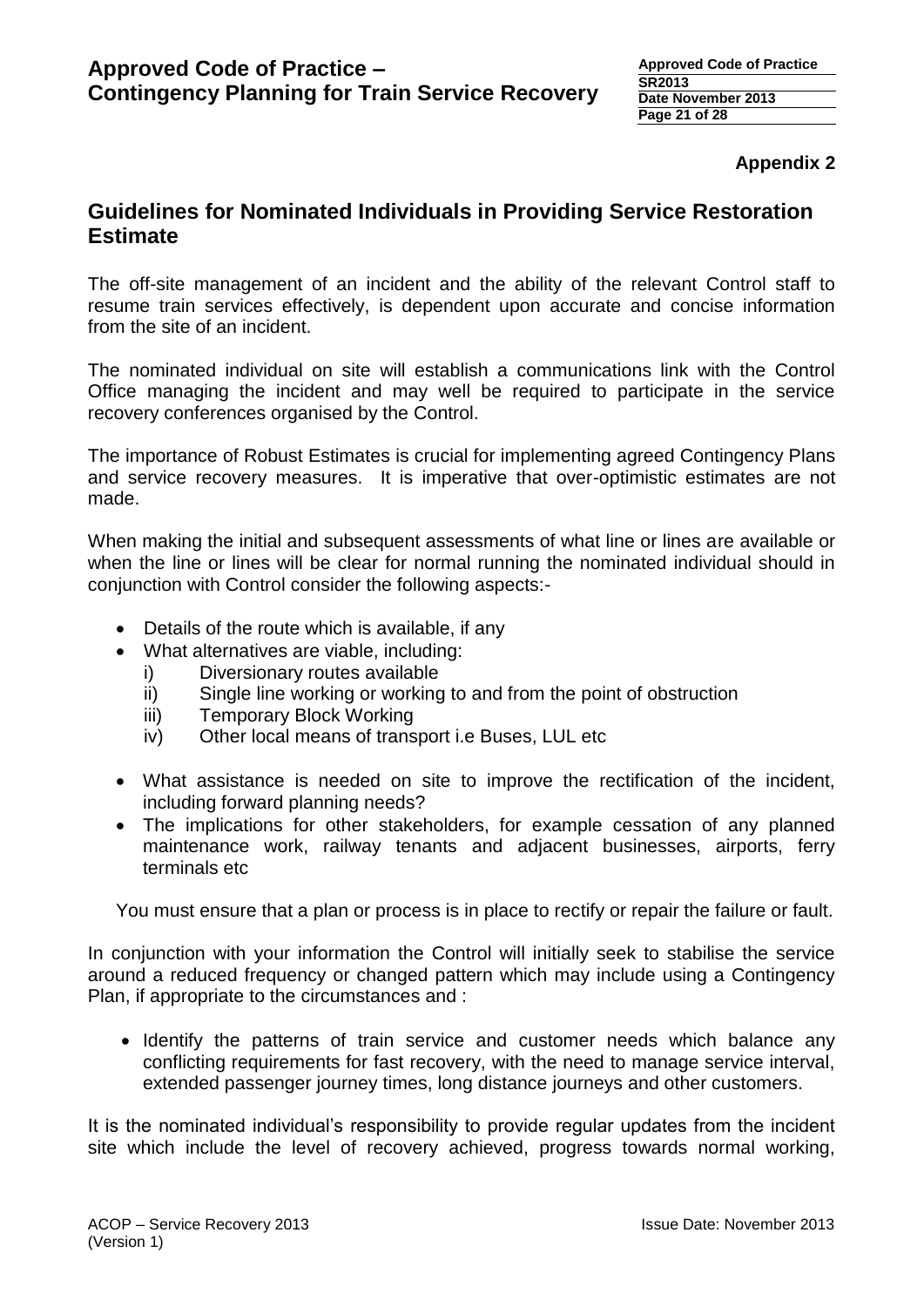feedback on key decisions made, the success or otherwise of an applied Contingency Plan and any other relevant issues.

**Approved Code of Practice SR2013 Date November 2013 Page 22 of 28**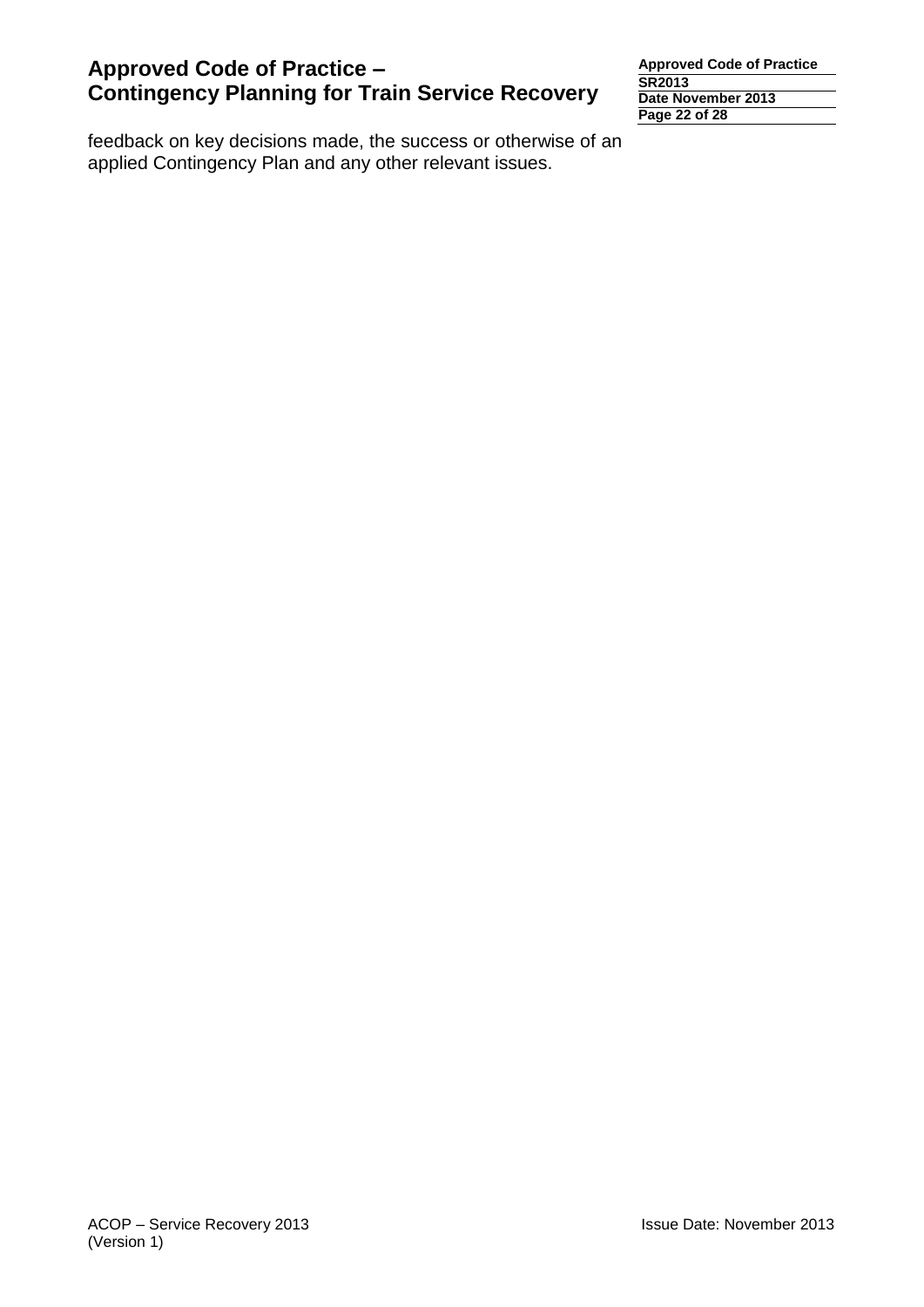**Approved Code of Practice SR2013 Date November 2013**

# **Flow Chart – Service Recovery Process Appendix 3**

Perturbation occurs involving one or more Operator(s) and cancellations have occurred or will be required

Network Rail Control Manager gathers initial information and convenes a conference/dialogue with affected parties

Telephone conference/dialogue:-

- Considers impact of incident
- Discusses Preliminary Estimates
- Agrees Contingent Operation
- Arranges further conference as necessary
- Declares an SRCT

Component plans issued within participating companies

Parties commence Service Recovery arrangements – when appropriate

Position reviewed when Robust Estimate with milestones received

Further conferences held as necessary

Full Timetable Restored

Dispensation provision of DfT Rail policy (Section 8) applied by each TOC involved

Post restoration review instigated as appropriate (by Network Rail)

**Page 23 of 28**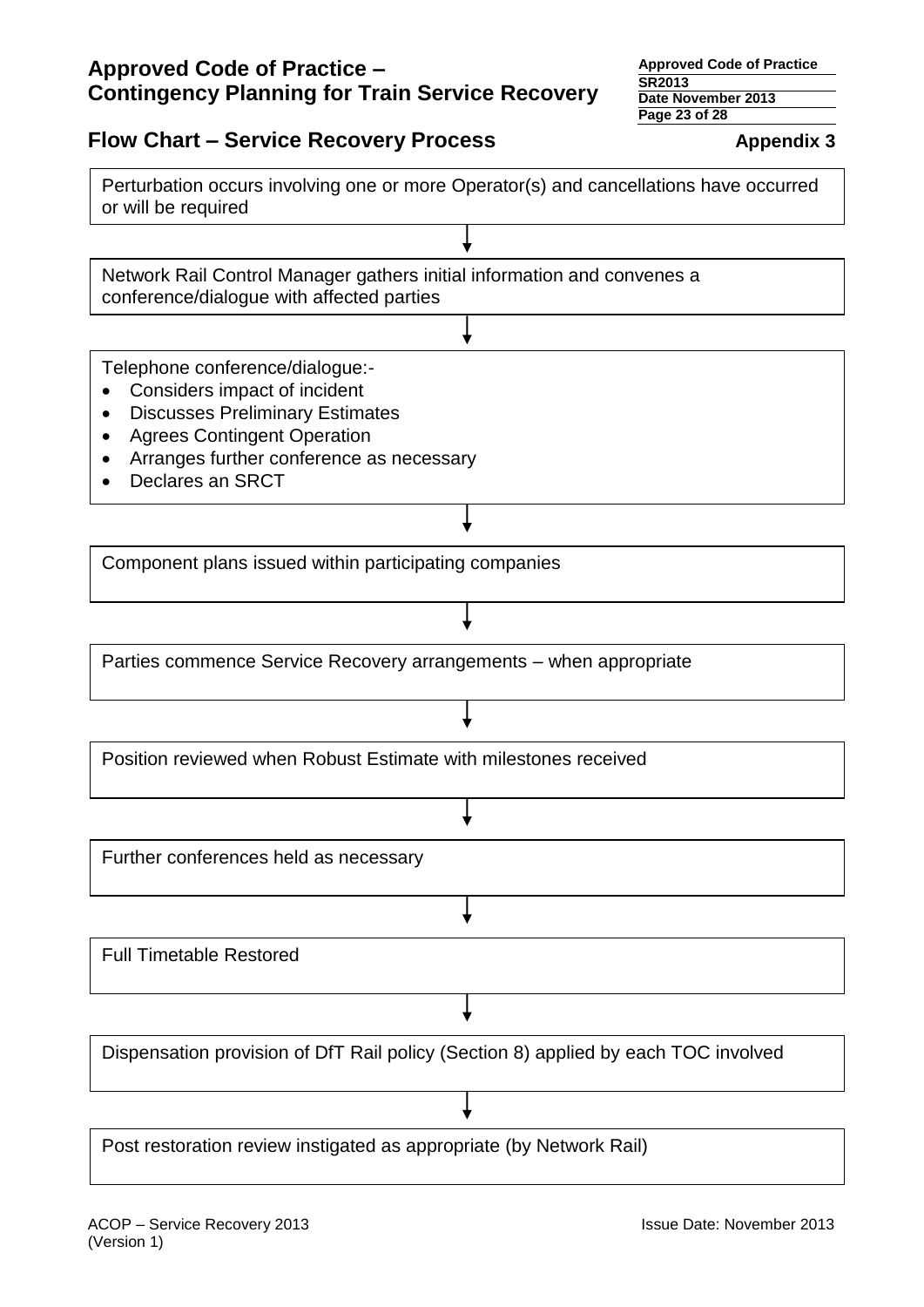**Approved Code of Practice SR2013 Date November 2013 Page 24 of 28**

**Appendix 4**

# **Application For Dispensation For Train Service Cancellations**

## **SUMMARY OF SERVICE RECOVERY INCIDENTS**

TOC Period

# Details of all the incidents claimed

| <b>Date</b> | <b>Time of</b><br>Incident | <b>Trust</b><br>Incident<br>No. | <b>Description (e.g. Points</b><br><b>Failure at Stratford)</b> | <b>SRCT</b>    | <b>Incurred</b> | <b>Time of Last</b><br><b>Cancellation</b> | No. of Total | <b>Cancellation</b> | No. of<br><b>Partial</b> | <b>Cancellation</b> | No. of Seats<br><b>OR Short</b><br><b>Formation vs</b><br><b>Train Plan</b> |              | DfT response |
|-------------|----------------------------|---------------------------------|-----------------------------------------------------------------|----------------|-----------------|--------------------------------------------|--------------|---------------------|--------------------------|---------------------|-----------------------------------------------------------------------------|--------------|--------------|
|             |                            |                                 |                                                                 |                | Claim           | <b>DfT</b>                                 | Claim        | <b>DfT</b>          | Claim                    | <b>DfT</b>          | Claim                                                                       | DfT          |              |
|             |                            |                                 |                                                                 |                |                 |                                            |              |                     |                          |                     |                                                                             |              |              |
|             |                            |                                 |                                                                 |                |                 |                                            |              |                     |                          |                     |                                                                             |              |              |
|             |                            |                                 |                                                                 |                |                 |                                            |              |                     |                          |                     |                                                                             |              |              |
|             |                            |                                 |                                                                 |                |                 |                                            |              |                     |                          |                     |                                                                             |              |              |
|             |                            |                                 |                                                                 |                |                 |                                            |              |                     |                          |                     |                                                                             |              |              |
|             |                            |                                 |                                                                 |                |                 |                                            |              |                     |                          |                     |                                                                             |              |              |
|             |                            |                                 |                                                                 |                |                 |                                            |              |                     |                          |                     |                                                                             |              |              |
|             |                            |                                 |                                                                 |                |                 |                                            |              |                     |                          |                     |                                                                             |              |              |
|             |                            |                                 |                                                                 |                |                 |                                            |              |                     |                          |                     |                                                                             |              |              |
|             |                            |                                 |                                                                 |                |                 |                                            |              |                     |                          |                     |                                                                             |              |              |
|             |                            |                                 |                                                                 |                |                 |                                            |              |                     |                          |                     |                                                                             |              |              |
|             |                            |                                 |                                                                 |                |                 |                                            |              |                     |                          |                     |                                                                             |              |              |
|             |                            |                                 |                                                                 |                |                 |                                            |              |                     |                          |                     |                                                                             |              |              |
|             |                            |                                 |                                                                 | <b>TOTALS:</b> | $\mathbf 0$     | $\mathbf{0}$                               | $\mathbf 0$  | $\mathbf{0}$        | 0                        | $\mathbf{0}$        | $\mathbf 0$                                                                 | $\mathbf{0}$ |              |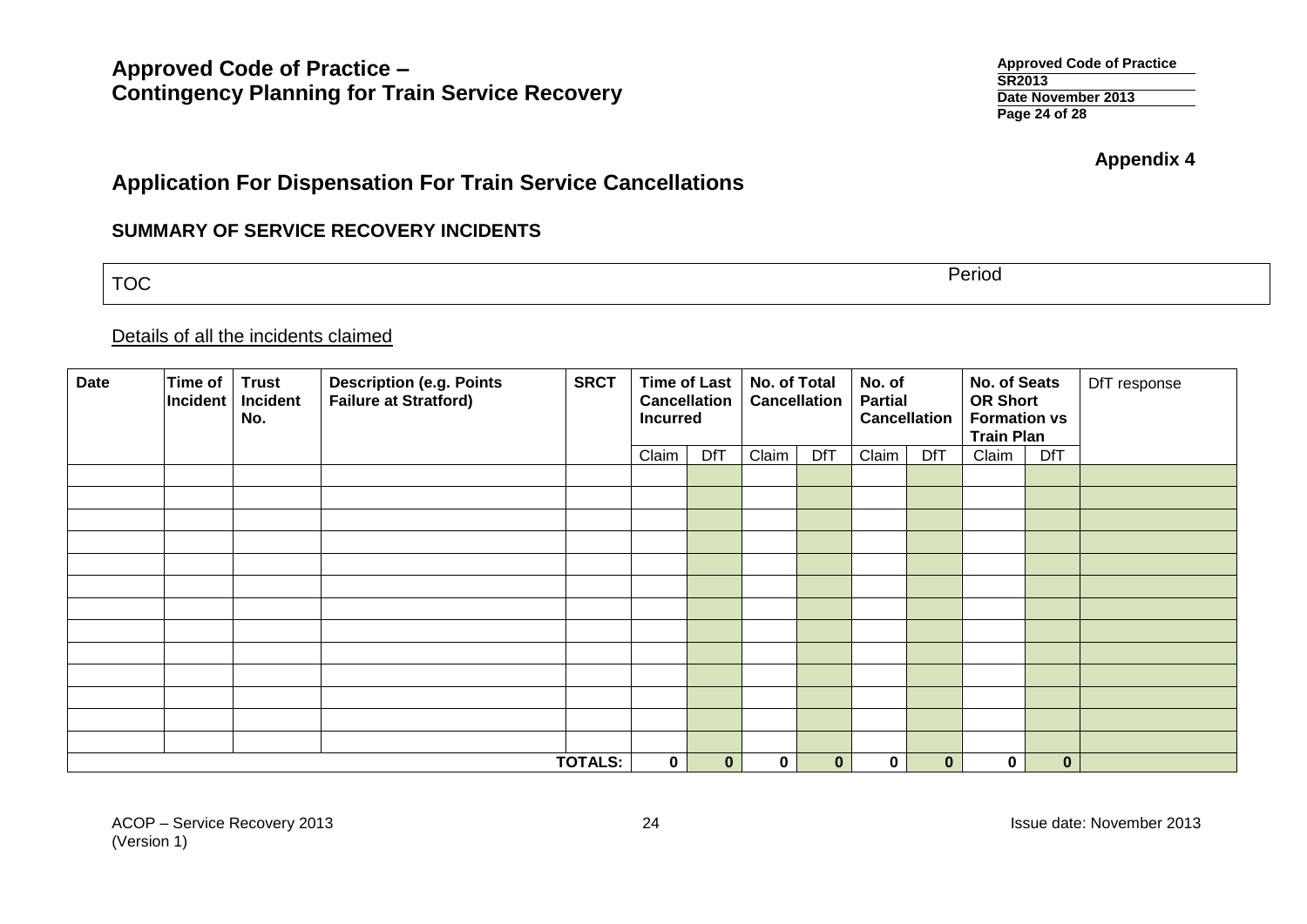# **Appendix 5**

# **Dispensation for Cancellations – Principal Requirements**

Practical experience of the operation of previous versions of this Approved Code of Practice (ACOP) has highlighted a number of occasions when

- the ACOP has been open to interpretation
- TOCs have misunderstood the intent or meaning of the ACOP
- complex circumstances have led to uncertainty regarding eligibility
- DfT continues to receive claims which are outside the scope of the concession

In order to provide greater clarity, and consistency of interpretation, the Department and ATOC jointly have compiled the following tables which detail a variety of event/incident types and their eligibility to claim for dispensation, subject to the provisions of the ACOP being properly applied and verified by DfT.

Whilst this guidance is intended to be reasonably comprehensive, and cover most foreseeable events and circumstances, there may be more complex events, or combinations of circumstances, which appear not to be covered by the guidance. In such circumstances, the TOC should seek advice from the relevant DfT Franchise Manager prior to submitting any claim for cancellation dispensation.

It should be kept in mind that the Service Recovery Concession is allowed by DfT solely to enable service alterations to be made which help restore the train service to normal operation more quickly, without these changes counting against Franchise Agreement thresholds.

# *Principles*

- Must be due to a blockage, or restriction of the infrastructure
- Does not apply to 'Culprit Trains' except in defined circumstances (see table)
- Reactionary, or secondary, cancellations are eligible
- Dispensation applies equally to capacity as to cancellations

# *A. Running Line Events*

| <b>Incident Type</b> |                                                       | <b>Details</b>                           | <b>SR Claim</b><br>Eligible? | <b>Notes</b>                                                                                                                            |
|----------------------|-------------------------------------------------------|------------------------------------------|------------------------------|-----------------------------------------------------------------------------------------------------------------------------------------|
|                      | Train Failure                                         | Primary (culprit) Train                  | No.                          | See Footnote (1)                                                                                                                        |
| 2.                   | Following<br>Trains                                   | TOC on Self (TOS) or<br>TOC on TOC (TOT) | Yes                          | Cancellations, full & part, eligible, from<br>SRCT to close of TIN, including those<br>due to resource displacement (stock or<br>crew). |
| 3.                   | Line Blockage,<br>complete or<br>restricted<br>access | TSR, ESR, TBW 2v4<br>lines etc           | Yes                          | Cancellations, full & part, as (2) above                                                                                                |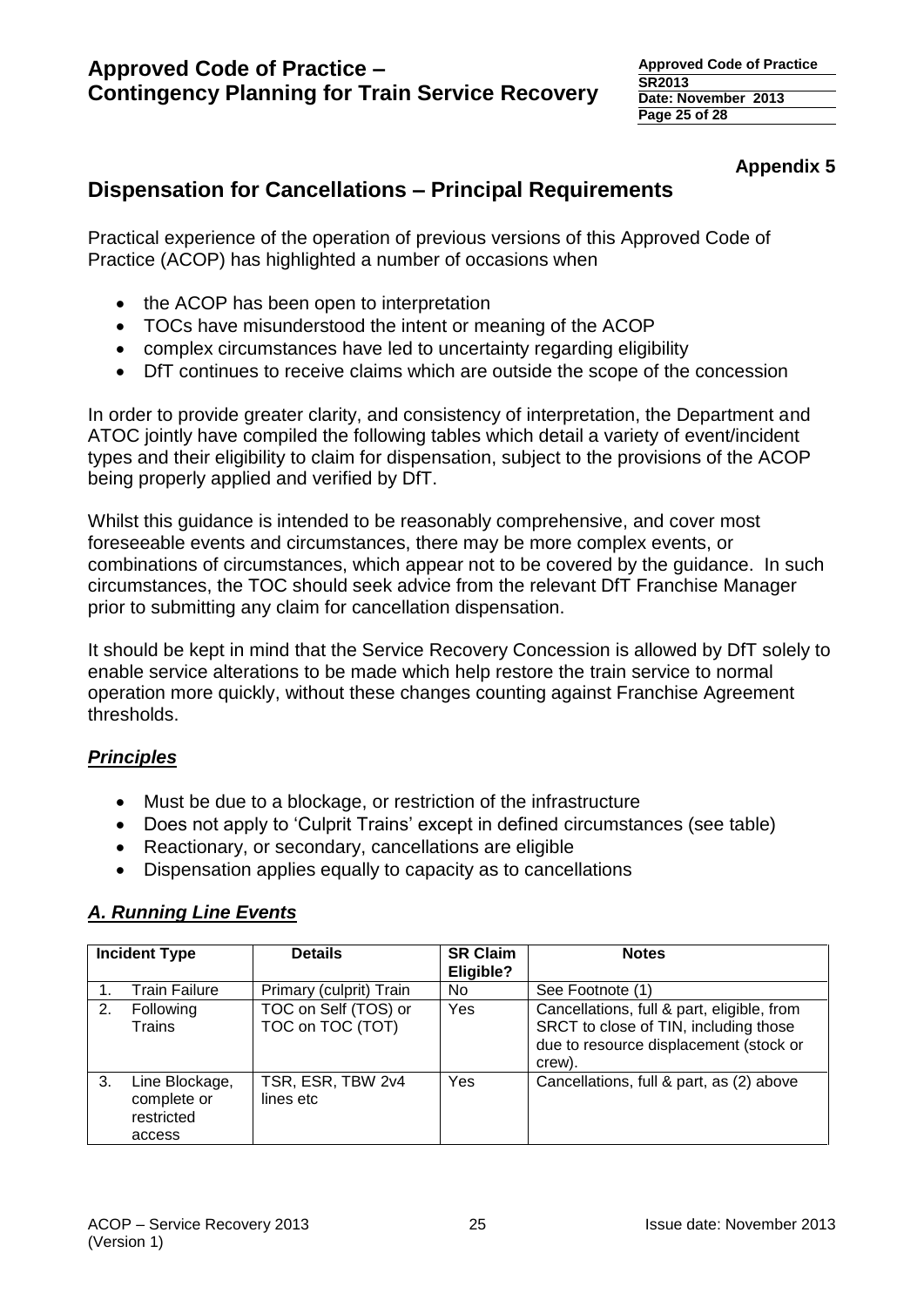**Approved Code of Practice SR2013 Date: November 2013 Page 26 of 28**

| 4.  | Electrification<br><b>Incidents</b>                   | Pan damage, OLE<br>damage, dewirement,<br>trippings & other power<br>supply interruptions, 3rd<br>rail incidents             | Yes       | Cancellations, full & part, including<br>primary train, irrespective of initial<br>attribution & incident size.                                       |
|-----|-------------------------------------------------------|------------------------------------------------------------------------------------------------------------------------------|-----------|-------------------------------------------------------------------------------------------------------------------------------------------------------|
| 5.  | <b>Wrong Routing</b>                                  | Causing off line-of-route<br>'failure to call' due to<br>signalman error,<br>compounded by driver<br>taking the wrong route. | <b>No</b> | Cancellations not eligible, either primary<br>(culprit) train or back working, except<br>where the incident was all NR causation<br>and no TOC fault. |
| 6.  | <b>TOS Incidents</b><br>(other than train<br>failure) | SPAD, passenger<br>behaviour, vandalism.                                                                                     | See note  | No, unless leading to a track blockage/<br>restricted access. Primary train only not<br>eligible                                                      |
| 7.  | Trains following<br><b>TOS Incident</b><br>train      | TOS or TOT                                                                                                                   | Yes       | Cancellations, full & part, as (2) above                                                                                                              |
| 8.  | Network Rail<br><b>Incidents</b>                      | All incidents attributed to<br>NR.                                                                                           | Yes       | Cancellations, full & part, as (2) above                                                                                                              |
| 9.  | Incidents lasting<br>>12hrs                           |                                                                                                                              | No        | 'Force Majeure' applies                                                                                                                               |
| 10. | Capacity<br>Shortfall                                 | All SR events which<br>lead to reductions of<br>capacity whether short<br>formation or seats lost                            | Yes       | All reductions eligible, irrespective of the<br>type of capacity regime specified within<br>the franchise agreement. See Footnote<br>(3)              |

# *B. Depot Events*

|                | <b>Incident Type</b>                                                      | <b>Details</b>                                              | <b>SR Claim</b><br>Eligible? | <b>Notes</b>                                                                                                                                                                                                                |
|----------------|---------------------------------------------------------------------------|-------------------------------------------------------------|------------------------------|-----------------------------------------------------------------------------------------------------------------------------------------------------------------------------------------------------------------------------|
| $\mathbf{1}$ . | Train Failure/<br>derailment                                              | Primary (culprit) train                                     | No                           | See Footnote (1)                                                                                                                                                                                                            |
| 2.             | Stock trapped<br>by train failure/<br>derailment.                         | TOS or TOT                                                  | Yes                          | Cancellations, full & part, eligible, from<br>SRCT to close of TIN, including those<br>due to resource displacement (stock or<br>crew). This includes working units<br>coupled to a failed ECS train coming off<br>a depot. |
| 3.             | Shunting/<br>marshalling<br>failures                                      | <b>TOS</b> incidents                                        | No                           |                                                                                                                                                                                                                             |
| $\mathbf{4}$ . | Stock not<br>available                                                    | TOS incidents, e.g.<br>maintenance not<br>completed on time | <b>No</b>                    | Regardless of cause except when due to<br>failure of depot plant (incident type 7).<br>See footnote (2)                                                                                                                     |
| 5.             | Provision of<br>'underpowered'<br>unit                                    | E.g. Cl.150/156 v<br>Cl.158, HST One<br>Engine Only         | No                           | Primary train only not eligible                                                                                                                                                                                             |
| 6.             | Infrastructure<br>failure within<br>Depot or on<br>inlet/ outlet<br>roads | Track, signalling, OLE,<br>$3rd$ rail                       | Yes                          | Cancellations, full & part, as (2) above,<br>regardless of ownership of infrastructure<br>or attribution                                                                                                                    |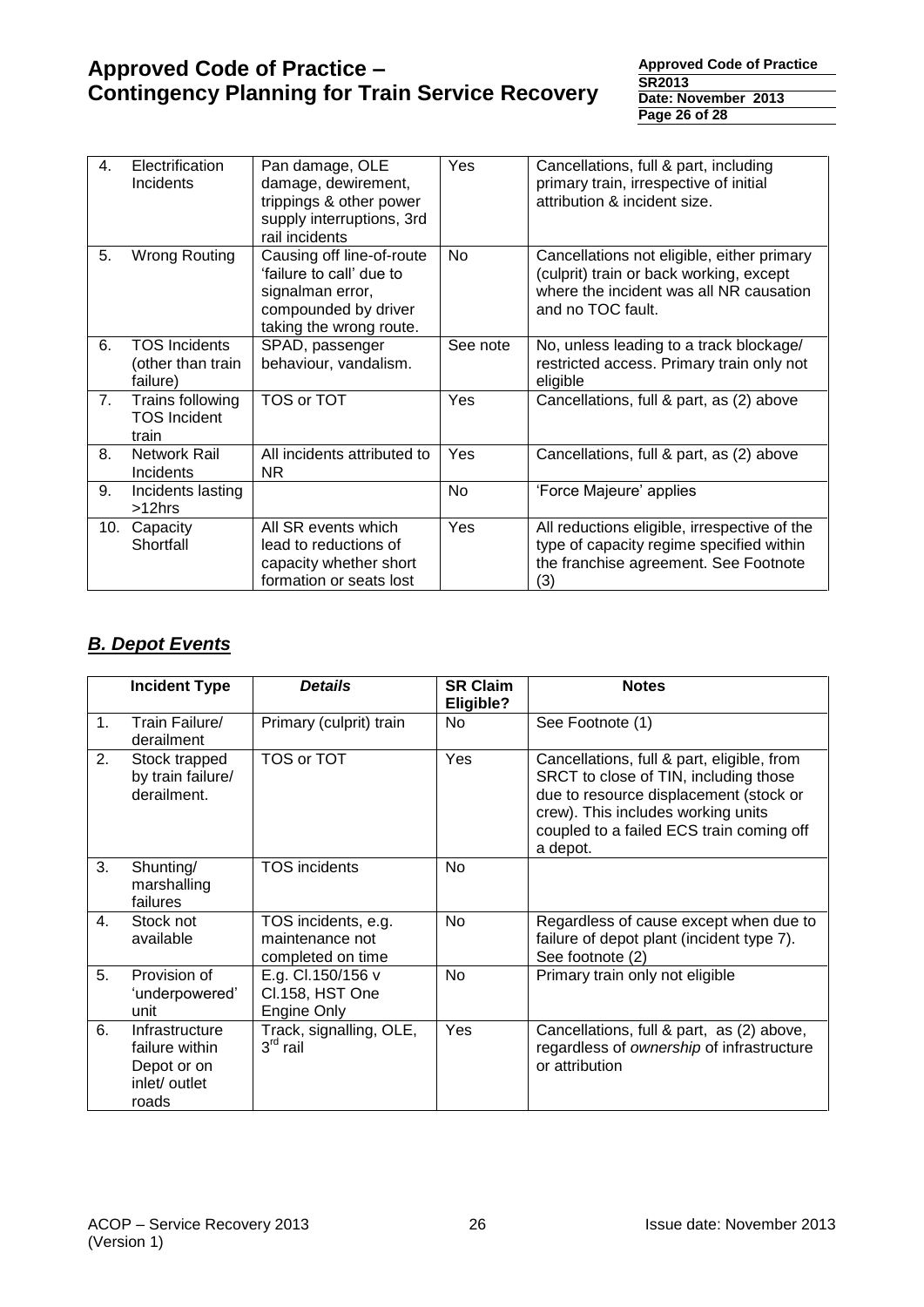**Approved Code of Practice SR2013 Date: November 2013 Page 27 of 28**

| 7 <sub>1</sub> | Infrastructure<br>failure within<br>Depot.           | Depot Operator's<br>equipment, e.g. fuelling<br>point or CET failure,<br>industrial action by fuel<br>supplier | Yes | Cancellations, full & part, as (2) above,<br>regardless of ownership of infrastructure<br>or attribution                                 |
|----------------|------------------------------------------------------|----------------------------------------------------------------------------------------------------------------|-----|------------------------------------------------------------------------------------------------------------------------------------------|
| 8.             | Staff shortages<br>(fitters/shunters/<br>train crew) |                                                                                                                | No  | Regardless of cause                                                                                                                      |
| 9.             | Capacity<br>Shortfall                                | All SR events which<br>lead to reductions of<br>capacity whether short<br>formation or seats lost              | Yes | All reductions eligible, irrespective of the<br>type of capacity regime specified within<br>the franchise agreement. See Footnote<br>(3) |

# *C. Station Events*

|    | <b>Incident Type</b>         | Details                                                                                           | <b>SR Claim</b><br>Eligible? | <b>Notes</b>                                                                                                                                                                                                                                                                                                                                                                                                                                   |
|----|------------------------------|---------------------------------------------------------------------------------------------------|------------------------------|------------------------------------------------------------------------------------------------------------------------------------------------------------------------------------------------------------------------------------------------------------------------------------------------------------------------------------------------------------------------------------------------------------------------------------------------|
| 1. | Train Incident in<br>Station | All causes other than<br>train failure                                                            | Yes                          | TOS or TOT cancellations eligible, full &<br>part, but only if the train(s) is causing a<br>blockage denying access to the track                                                                                                                                                                                                                                                                                                               |
| 2. | <b>Train failure</b>         | Primary (culprit) train                                                                           | No                           | See Footnote (1)                                                                                                                                                                                                                                                                                                                                                                                                                               |
| 3. | Station Incident/<br>Closure | Where station access<br>denied or restricted                                                      | No                           | Covers station security alerts, fire alarms,<br>police activity, lighting failures and<br>overcrowding, leading to non-stopping/ fail<br>to call.                                                                                                                                                                                                                                                                                              |
| 4. | Station Incident/<br>Closure | Where track access is<br>denied or restricted                                                     | Yes                          | Includes events covered in (3) above<br>where train services are prevented from<br>passing through, or at terminus locations.<br>Also includes restricted availability of<br>platforms (emergency/ short notice), and<br>suicides/ fatalities.<br>Cancellations eligible, full & part, from<br>SRCT to close of TIN, including 'fail to<br>call' services, diversions from booked<br>route, and cancellations due to resource<br>displacement. |
| 5. | Capacity<br>Shortfall        | All SR events which<br>lead to reductions of<br>capacity whether short<br>formation or seats lost | Yes                          | All reductions eligible, irrespective of the<br>type of capacity regime specified within<br>the franchise agreement. See Footnote<br>(3)                                                                                                                                                                                                                                                                                                       |

# *Footnotes:*

*(1) The primary train involved in a failure or TOS incident either on the running line, in station or in depot is deemed ineligible for dispensation under the provisions of SR2013. Any back working or subsequent workings within the train/unit diagram are also ineligible. However, under certain circumstances, such as short branch lines with a frequent service provided by a single train/unit, and where train failure causes a disproportionate impact on overall TOC cancellations levels which may lead to perverse behaviour, implementation of a pre-agreed contingency plan may permit subsequent workings (up to a pre-agreed limit) to be eligible (see Sections 4.4.2 & 4.4.3).*